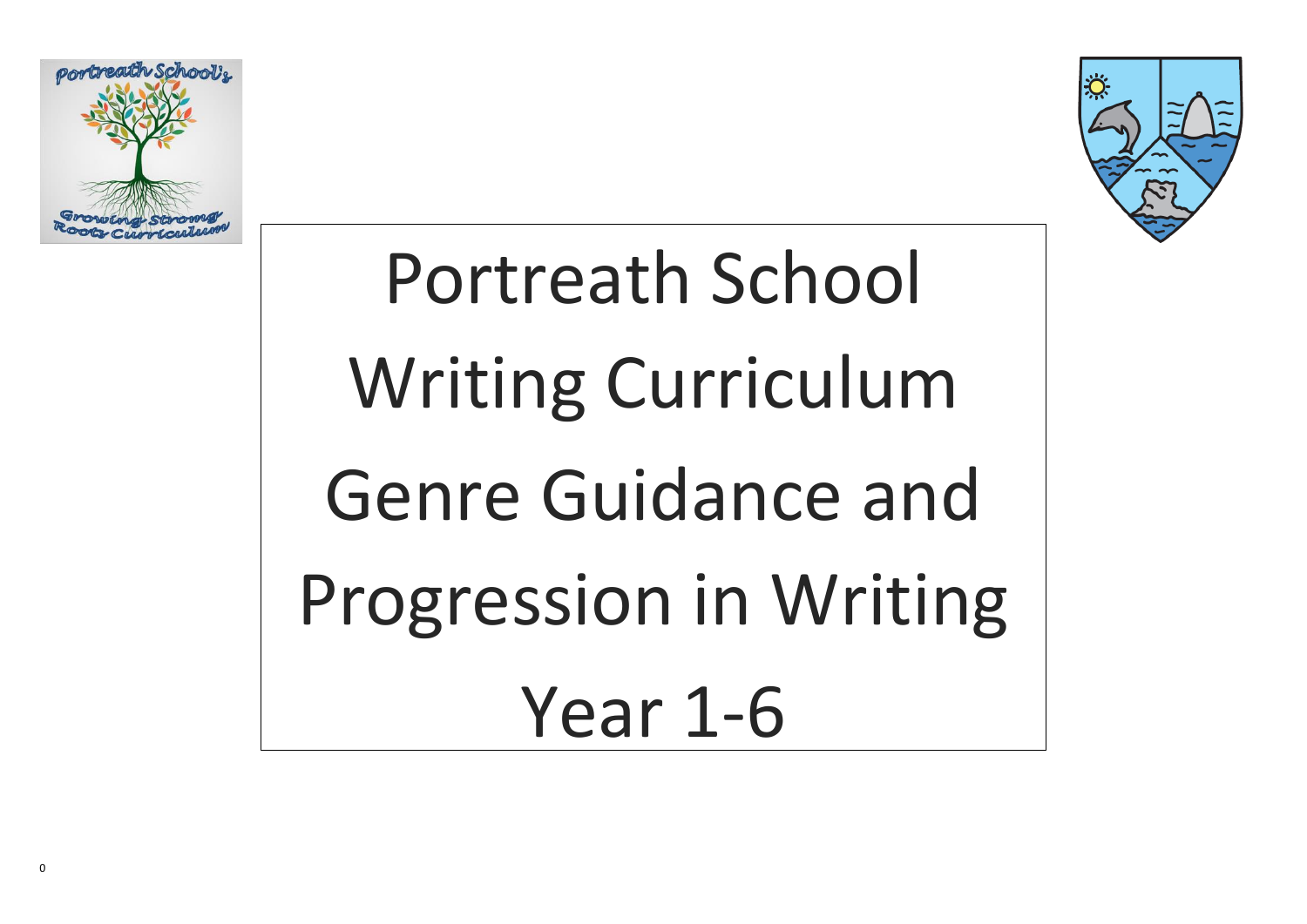

# **Contents**

Genre Coverage Grid

Fiction

- Narrative (Y1-6)
- Additional guidance on different types of stories

# Non-Fiction

Includes generic structure, language features and top tips for writers, then year group breakdown:

- Instructions (Y1-6)
- Non-Chronological Reports (y1-6)
- Recount (Y1-6)
- Explanation (Y2-6)
- Persuasion (Y2-6)
- Discussion (Y4-6)

Poetry (Y1-6)

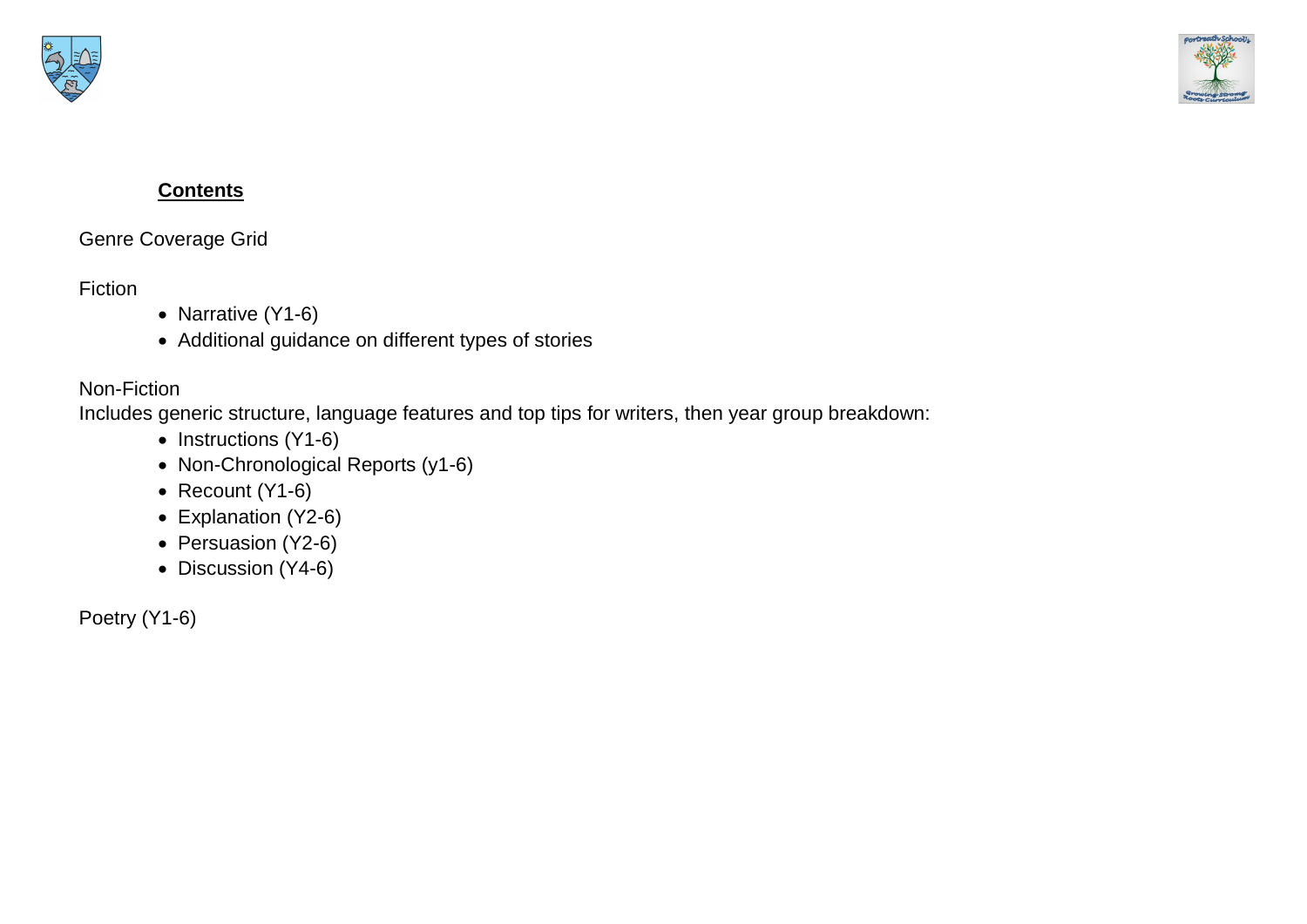

| <b>Fiction</b> | moder                                              | historical                                | tale<br>↗<br>fair<br>$\overline{a}$<br>traditio | cultures<br>other             | stories<br>local | legends<br>and<br>myths | suspense | Φ<br>ပ<br>Φ<br><br>SCI<br>tion<br>ے۔<br>تا<br><u>ගි</u><br>fanta | ၯ<br>nimal/fable<br>◅ | ဖ<br>riches<br>$\mathbf{c}$<br>rags | ىپ<br>quest    | rey<br>e/jo<br>⊭<br>Φ<br>ರ<br>འ | the<br>ercoming<br>monste<br>б | description<br>character                              | description<br>setting                 |
|----------------|----------------------------------------------------|-------------------------------------------|-------------------------------------------------|-------------------------------|------------------|-------------------------|----------|------------------------------------------------------------------|-----------------------|-------------------------------------|----------------|---------------------------------|--------------------------------|-------------------------------------------------------|----------------------------------------|
| Maple          | $\mathbf{v}$<br>$\boldsymbol{\mathsf{A}}$          |                                           | X                                               | X                             |                  |                         |          |                                                                  | X                     |                                     |                |                                 |                                |                                                       |                                        |
| Rowan          |                                                    |                                           | X                                               | $\overline{\phantom{a}}$<br>A | X                |                         |          |                                                                  | X                     | X                                   |                | X                               |                                | $\mathbf{v}$<br>$\overline{\phantom{a}}$              | $\boldsymbol{\lambda}$                 |
| Sycamore       |                                                    |                                           |                                                 | X                             | X                | X                       |          | $\mathbf{v}$<br>$\boldsymbol{\lambda}$                           |                       |                                     |                | X                               | X                              | $\mathbf{v}$<br>$\boldsymbol{\mathsf{A}}$             | $\mathbf{v}$<br>$\boldsymbol{\lambda}$ |
| Oak            | $\mathbf{v}$<br>$\boldsymbol{\mathsf{A}}$          | X                                         |                                                 |                               | X                | X                       |          | $\mathbf{v}$<br>$\boldsymbol{\mathsf{A}}$                        |                       |                                     | v<br>$\lambda$ | X                               | X                              | v<br>$\mathbf{\Lambda}$                               | $\boldsymbol{\mathsf{A}}$              |
| Cherry         | $\overline{\phantom{a}}$<br>$\boldsymbol{\lambda}$ | $\mathbf{v}$<br>$\boldsymbol{\mathsf{A}}$ |                                                 |                               |                  |                         | X        | X                                                                |                       |                                     |                |                                 |                                | $\overline{\phantom{a}}$<br>$\boldsymbol{\mathsf{A}}$ | $\overline{\phantom{a}}$               |

| <b>Poetry</b> | free verse  | thyming | acrostic | kennings | haikus | rhythmic | calligrams | alliterative              |
|---------------|-------------|---------|----------|----------|--------|----------|------------|---------------------------|
| Maple         | X           | χ       |          |          |        |          |            | X                         |
| Rowan         | X           | X       |          |          |        |          |            | $\boldsymbol{\mathsf{X}}$ |
| Sycamore      | $\mathbf x$ |         | X        |          |        |          | X          |                           |
| Oak           | X           |         | X        | X        |        |          |            |                           |
| Cherry        | X           |         |          |          | X      | X        |            |                           |





| <b>Non-fiction</b> | recount                   | non- | newspaper | instructions | letter                    | diary/travel log | persuasive | balanced | explanations       |
|--------------------|---------------------------|------|-----------|--------------|---------------------------|------------------|------------|----------|--------------------|
| Maple              | X                         | X    |           | X            | X                         | X                |            |          |                    |
| Rowan              | $\boldsymbol{\mathsf{X}}$ | X    |           | X            | $\boldsymbol{\mathsf{X}}$ | X                |            |          |                    |
| Sycamore           | X                         | X    | X         | X            | X                         | X                | X          |          | X                  |
| Oak                | X                         | X    | X         | X            | $\boldsymbol{\mathsf{X}}$ | X                | X          | X        | $\pmb{\mathsf{X}}$ |
| Cherry             | X                         | X    |           |              | X                         |                  | X          | X        | $\pmb{\mathsf{X}}$ |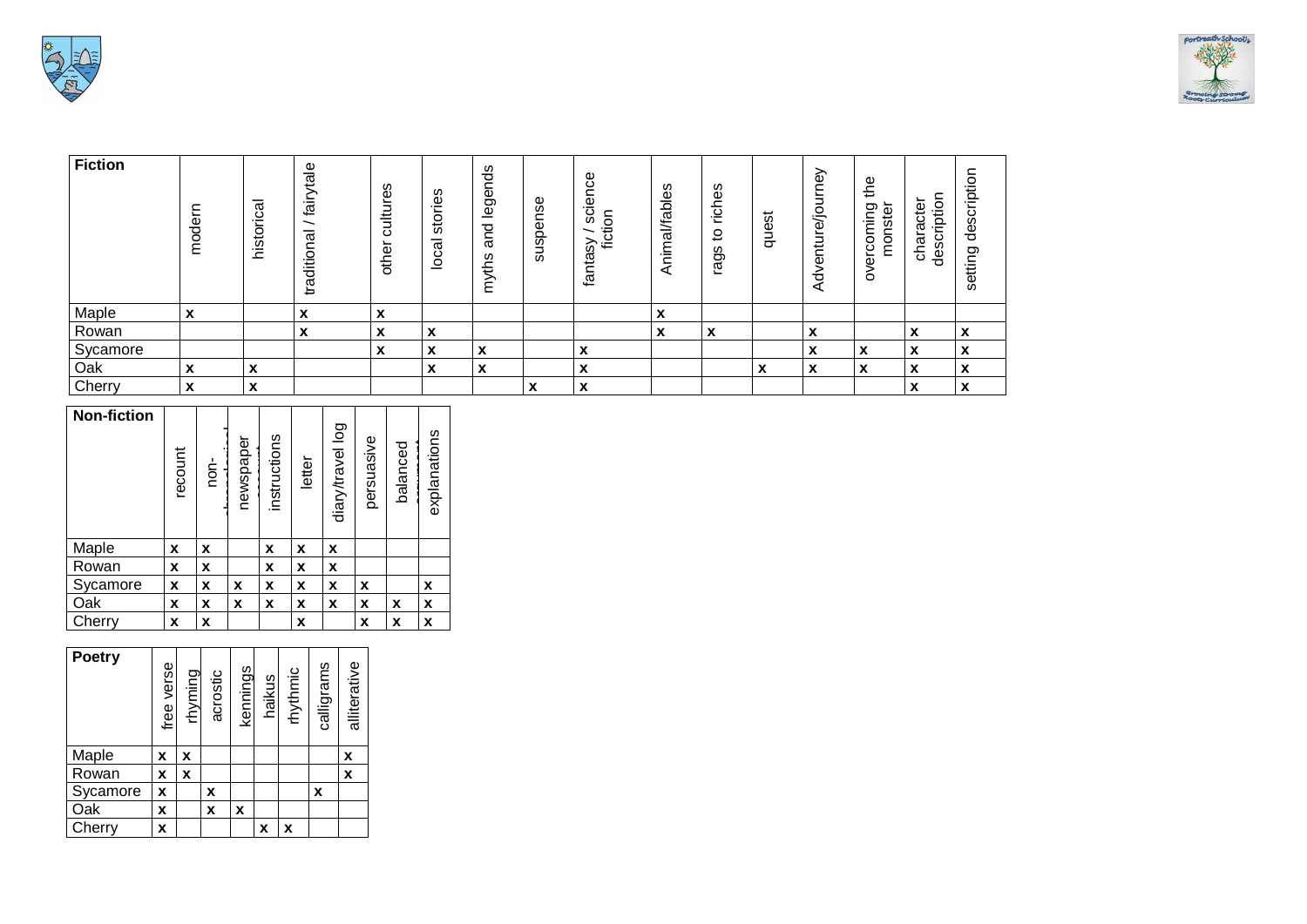

|                 | <b>Narrative</b>                                                                                                                                                                                                                                                                                                                                                                                                                                                                                                                                                                                                                                        |                                                                                                                                                                                                                                                                                                        |                                                                                                                                                                                                  |  |  |  |
|-----------------|---------------------------------------------------------------------------------------------------------------------------------------------------------------------------------------------------------------------------------------------------------------------------------------------------------------------------------------------------------------------------------------------------------------------------------------------------------------------------------------------------------------------------------------------------------------------------------------------------------------------------------------------------------|--------------------------------------------------------------------------------------------------------------------------------------------------------------------------------------------------------------------------------------------------------------------------------------------------------|--------------------------------------------------------------------------------------------------------------------------------------------------------------------------------------------------|--|--|--|
|                 | Outcomes: Own experience, Story Writing (traditional tale, fairy tale, adventure, fantasy, mystery), Myth, Legend, Fable, Playscript                                                                                                                                                                                                                                                                                                                                                                                                                                                                                                                    |                                                                                                                                                                                                                                                                                                        |                                                                                                                                                                                                  |  |  |  |
|                 |                                                                                                                                                                                                                                                                                                                                                                                                                                                                                                                                                                                                                                                         | Purpose: The purpose of a narrative is to tell a story, although this does not convey the many purposes of stories. The purpose of a narrator is make the audience respond in a particular way. Stories are written to enterta                                                                         |                                                                                                                                                                                                  |  |  |  |
|                 | own experience.                                                                                                                                                                                                                                                                                                                                                                                                                                                                                                                                                                                                                                         | an audience. There are many literary genres, including fantasy, horror, humour, mystery science fiction, etc. Stories develop imaginative worlds that can help the reader understand themselves and the world around them beyo                                                                         |                                                                                                                                                                                                  |  |  |  |
|                 | Audience: Children should listen to, speak, read and write instructional/procedural texts for a wide range of audiences, varying language features and text structures to suit the audience and purpose.                                                                                                                                                                                                                                                                                                                                                                                                                                                |                                                                                                                                                                                                                                                                                                        |                                                                                                                                                                                                  |  |  |  |
| Year            | <b>Composition and Effect</b>                                                                                                                                                                                                                                                                                                                                                                                                                                                                                                                                                                                                                           | <b>Text Structure &amp; Organisation</b>                                                                                                                                                                                                                                                               | <b>Grammar &amp; Punctuation previous Year +</b>                                                                                                                                                 |  |  |  |
|                 | Write sentences by re-reading what has been written, checking for clarity.<br>Some inclusion of detail.                                                                                                                                                                                                                                                                                                                                                                                                                                                                                                                                                 | Beginning and end of narrative signalled.<br>Ideas grouped together for similarity.<br>Written in sentences, sequencing them to form short narratives (real or fictional).<br>Attempts at third person writing.<br>Written in the appropriate tense (mainly consistent). Dialogue sometimes attempted. | Noun phrases<br>Present simple tense<br>Past simple tense<br>Coordinating conjunctions (and, or, but)<br>Subordinating conjunctions (because)<br><b>Prepositions</b><br><b>Pronouns</b><br>A. ?! |  |  |  |
| $\mathbf{2}$    | Some attempt to adapt to purpose, form and audience.<br>Some evidence of author/character viewpoint being established and maintained<br>Some stylistic features adopted, considering choice of subject specific language<br>and technical or literary devices to draw reader in, e.g. through description,<br>additional detail, posing a problem.                                                                                                                                                                                                                                                                                                      | Sentences organised chronologically indicated by time conjunctions.<br>Divisions in narrative may be marked by sections/paragraphs.<br>Pronouns to aid cohesion referring to characters.<br>Subordinating conjunctions to add extra information.                                                       | Expanded noun phrases<br>Present progressive tense<br>Past progressive tense<br>Subordinating conjunctions (because, when, if, that)<br>Adverbs<br>Statement, Command, Question, Exclamation     |  |  |  |
| 3               | Some stylistic features adopted, considering choice of language and technical or<br>literary devices to draw reader in, e.g. through humour, dialogue, posing a<br>problem, creating suspense.                                                                                                                                                                                                                                                                                                                                                                                                                                                          | Time and place are referenced to guide the reader through the text.<br>Organised into paragraphs.<br>Cohesion is strengthened through relationships between characters.                                                                                                                                | <b>Present perfect tense</b><br>Past perfect tense<br><b>Future</b><br>Coordinating conjunctions (FANBOYS)<br>Subordinating conjunctions (AWHITEBUS)                                             |  |  |  |
|                 | Considered attempt to adapt to purpose, form and audience.<br>Author/character viewpoint is established and maintained throughout.<br>Stylistic features adopted, considering language choices, and technical or literary<br>devices to engage and maintain reader's interest, e.g. through humorous<br>dialogue, short, sharp sentences.                                                                                                                                                                                                                                                                                                               | Link between opening and resolution.<br>Links between sentences help to navigate the reader from one idea to the next.<br>Paragraphs organised correctly to build up to key event.                                                                                                                     | <b>Fronted adverbials</b>                                                                                                                                                                        |  |  |  |
| $5\phantom{.0}$ | Writing carefully and adapted to purpose, form and audience, using pacing to<br>prepare reader for main events. Plot is controlled through considering information<br>placement which becomes significant later in the narrative.<br>Author/character viewpoint is established and maintained throughout, employing<br>figurative language.<br>Stylistic features adopted, with well-selected and informed language choices,<br>and technical or literary devices to engage and maintain reader's interest, e.g.<br>through direct address; repetition for effect; withholding information to develop<br>suspense, and to contribute to overall impact. | Sequence of plot may be disrupted for effect e.g. flashback.<br>Opening and resolution shape the story.<br>Structural features of narrative are included e.g. repetition for effect.<br>Paragraphs varies in length and structure.<br>Pronouns used to hide the doer of the action.                    | <b>Relative Clauses and Relative Pronouns</b><br>Subjunctive form<br>$() - , \_ ,$                                                                                                               |  |  |  |
| 6               | Y5+.Displays more skilful choices                                                                                                                                                                                                                                                                                                                                                                                                                                                                                                                                                                                                                       | The story is well constructed and raises intrigue. Dialogue is used to move the action on<br>who heighten empathy for central character.<br>Deliberate ambiguity is set up in the mind of the reader until later in the text.                                                                          | $-11.7$                                                                                                                                                                                          |  |  |  |

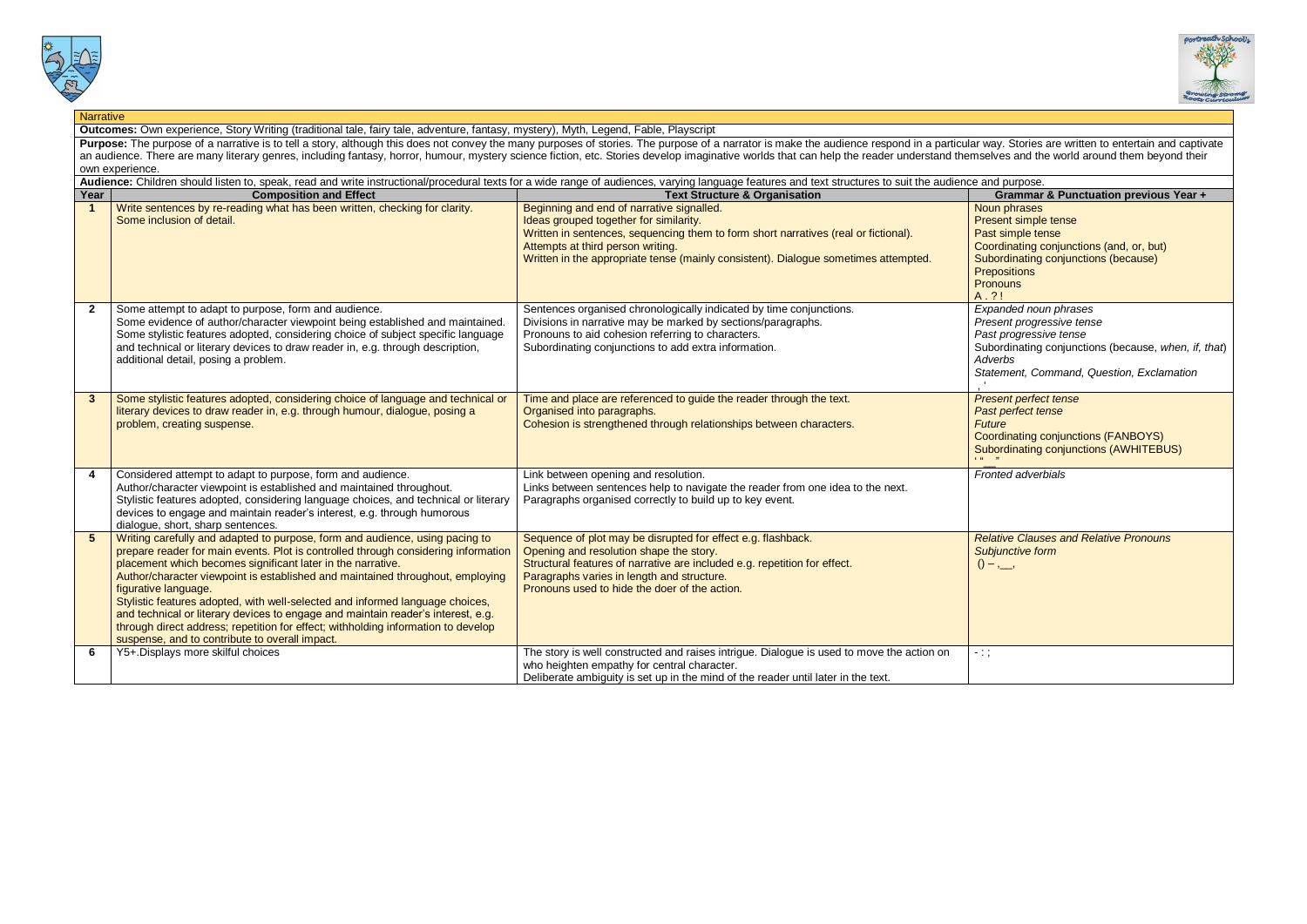

| <b>ADVENTURE STORY</b><br>To entertain.<br><b>Purpose:</b>                                                                                                                                                                   |                                                                                                                                                                                          |                                                                                |
|------------------------------------------------------------------------------------------------------------------------------------------------------------------------------------------------------------------------------|------------------------------------------------------------------------------------------------------------------------------------------------------------------------------------------|--------------------------------------------------------------------------------|
| <b>Generic structure</b>                                                                                                                                                                                                     | Language features                                                                                                                                                                        | <b>Top Tips for the writer</b>                                                 |
| Typically a recount or retelling of a series of exciting events leading to a high impact                                                                                                                                     | An effective blend of action, dialogue and description develops archetypical                                                                                                             | Create characters your                                                         |
| resolution. The most common structure is a chronological narrative. Building excitement<br>as the hero faces and overcomes adversity is an important element, so more complex                                                | characters whothe reader will care about, at the same time as moving the plot<br>along at an exciting pace.                                                                              | the readerlike your herd                                                       |
| structures such as flashbacks are less common. Archetypical charactersare the norm                                                                                                                                           |                                                                                                                                                                                          | Create a villain that is a                                                     |
| and much of the building tension comes from the reader predicting who or what                                                                                                                                                | Description adds to the sense of adventure by heightening the reader's                                                                                                                   | definitely doesn't want t                                                      |
| represents the threat (the villain) and what is likely to go wrong for the hero.                                                                                                                                             | awareness, e.g. a sense of potential danger (The cliffs were high and jagged )                                                                                                           | dislike most often work                                                        |
|                                                                                                                                                                                                                              | or dropping clues to encourage involvement throughprediction (The captain                                                                                                                | they might just get away                                                       |
| Longer narratives build tension in waves, with one problem after another                                                                                                                                                     | welcomed them aboard but his eyes were narrow and cruel-looking )                                                                                                                        |                                                                                |
| accelerating the adventure inseveral sections or chapters, with the high point of<br>tension near the end.                                                                                                                   |                                                                                                                                                                                          | Keep the plot moving bu                                                        |
|                                                                                                                                                                                                                              | Dialogue is an element of characterisation but is used more to advance the<br>action than to explore acharacter's feelings or motivation. "What was that noise?                          | use fast-moving act                                                            |
| The story can take place in any setting where there is thepotential for adventure through<br>a danger or threat.                                                                                                             | Did you hear it too?"                                                                                                                                                                    | slow things down a<br>want to build tensio                                     |
|                                                                                                                                                                                                                              | Language usually has a cinematic quality, with powerful, evocative vocabulary                                                                                                            |                                                                                |
| ICT 'adventure' texts often employ different structures, allowing the user to select<br>different routes through the order of events, sometimes with different resolutions that<br>depend on the choices made by the reader. | and strong, varied verbs for action scenes. (He leaped from his horse, charged<br>into the banquet hall and hurtled himself onto the table where the prince was<br>devouring a chicken.) | Can you surprise the re<br>insignificant saves the c<br>characterthat appeared |

| <b>SUSPENSE/MYSTERY STORY</b> Purpose: To intrigue and entertain.                          |                                                                                       |                                |
|--------------------------------------------------------------------------------------------|---------------------------------------------------------------------------------------|--------------------------------|
| <b>Generic structure</b>                                                                   | Language features                                                                     | <b>Top Tips for the writer</b> |
| Structure is often chronological, even in a longer narrative, but complex structural       | The narrator uses questions to exaggerate themystery, e.g. Who could it be?           | Use questions to highlig       |
| techniques are sometimes used for effect. Different structures can be used for layering    | Why had the car suddenly stopped?                                                     | sudden noise! What co          |
| of information or drip-feeding facts to build up a full picture for the reader, e.g. using |                                                                                       |                                |
| flashbacks to fill in information needed that wasn't provided earlierin the story or       | Language is used to intensify the mystery, particularly adjectives and                | Decide what the myster         |
| organising sections so they tell the story both beforeand after a key event. Knowing       | adverbials. Sometypical vocabulary is associated with this narrative type             | fairly soon so the reade       |
| what is going to happen and then reading about it happening can add to the suspense.       | (puzzling, strange, peculiar, baffling, weird, odd, secretive, unexplained,           |                                |
|                                                                                            | bewildering).                                                                         | Keep readers interested        |
| Settings are often places the main character is unfamiliar with. Different cultures often  |                                                                                       | much away too soon. D          |
| share views about the kinds of settings thatseem mysterious (deep, dark forests, old,      | Use of pronouns to create mystery by avoiding naming or defining characters,          | and think about along th       |
| uninhabited places, lonely rural landscapes). Other settings can be very familiar places   | especially whenthey first appear in the story. (First line: He climbed in through the |                                |
| (school, home, the local town) but with an added ingredient that triggers the mystery (a   | window on the stroke of midnight. The wind howled and there was no moon.)             | Make adventurous word          |
| stranger arrives in town, a parcel arrives, people begin acting strangely, something       |                                                                                       | what you're describing.        |
| unusual happens).                                                                          | Use of the pronoun 'it' to suggest a non-human or mysterious character. (And          |                                |
|                                                                                            | that's when I sawit, creeping carefully along behind the hedge. It wasn't much        | Don't just say someone         |
|                                                                                            | taller than me.)                                                                      | describing them, theirad       |
|                                                                                            |                                                                                       |                                |
|                                                                                            |                                                                                       | Don't describe everythir       |
|                                                                                            |                                                                                       | than what is described.        |

| <b>Modern/Contemporary Story</b><br><b>Purpose:</b> To entertain and, sometimes, to create empathy with familiar characters.                                                                                                                                                                                              |                                                                                                                                                                                                                                                                                                           |                                                                                                                                                                                                                                 |  |  |  |
|---------------------------------------------------------------------------------------------------------------------------------------------------------------------------------------------------------------------------------------------------------------------------------------------------------------------------|-----------------------------------------------------------------------------------------------------------------------------------------------------------------------------------------------------------------------------------------------------------------------------------------------------------|---------------------------------------------------------------------------------------------------------------------------------------------------------------------------------------------------------------------------------|--|--|--|
| <b>Generic structure</b>                                                                                                                                                                                                                                                                                                  | Language features                                                                                                                                                                                                                                                                                         | <b>Top Tips for the writer</b>                                                                                                                                                                                                  |  |  |  |
| Contemporary settings are often familiar ones.<br>This type of narrative includes school stories, things that happen in the home or in local<br>settings that children either know themselves orrecognise. Stories therefore often<br>reflect children's own experiences, are often personal and structured as a recount. | Dialogue plays an important part in the characterisation.<br>Characters tend to use languagefamiliar to children.<br>Contemporary language features include the informal dialogue children use<br>themselves, as well as familiar phrases from adults at home and school(Don't let<br>me tell you again!) | Hero and villain charact<br>characters look like ordi<br>can still create strong cl<br>seem on the outside $-$ a<br>hero and a smiling old la<br>You don't need to write<br>you only use dialogue b<br>information for the read |  |  |  |



your readers will havea strong opinion about. Make r hero so they want him/her to succeed.

at is a good match for the hero, someone the reader want to win in the end. Don't forget that villains we work in subtle ways. They do sneaky, mean things that awaywith.

ing but vary the pace:

ng action to createexcitement at a high point; own a little with description or dialogue when you tension and create suspense.

the reader at the end? Perhaps someone who seemed ithe day and turns outto be a real hero, or perhaps a eared good and helpful turns outto be two-faced.

highlight key moments as the mystery deepens (A hat could be making that low mumbling sound?).

mystery is beforeyou begin writing and introduce it factor is to find out the solution.

erested by hinting and suggesting but don't give too oon. Drop clues and puzzles for the reader to pick up along the way.

us word choices tomake your reader really think about ribing.

meone is 'mysterious', make them seem mysterious by theiractions or what they say.

verything in detail. What is left out can often be scarier cribed.

aracters are more difficult to create because the e ordinary people, not superheroes or monsters. You  $\log$  characters because they aren't always what they  $\alpha$  = a nervous little boy might turn out to be a brave old lady might not really be a kind character.

write everything that is said to tell the story.Make sure gue because it helps to create acharacter, provides reader or moves the action along.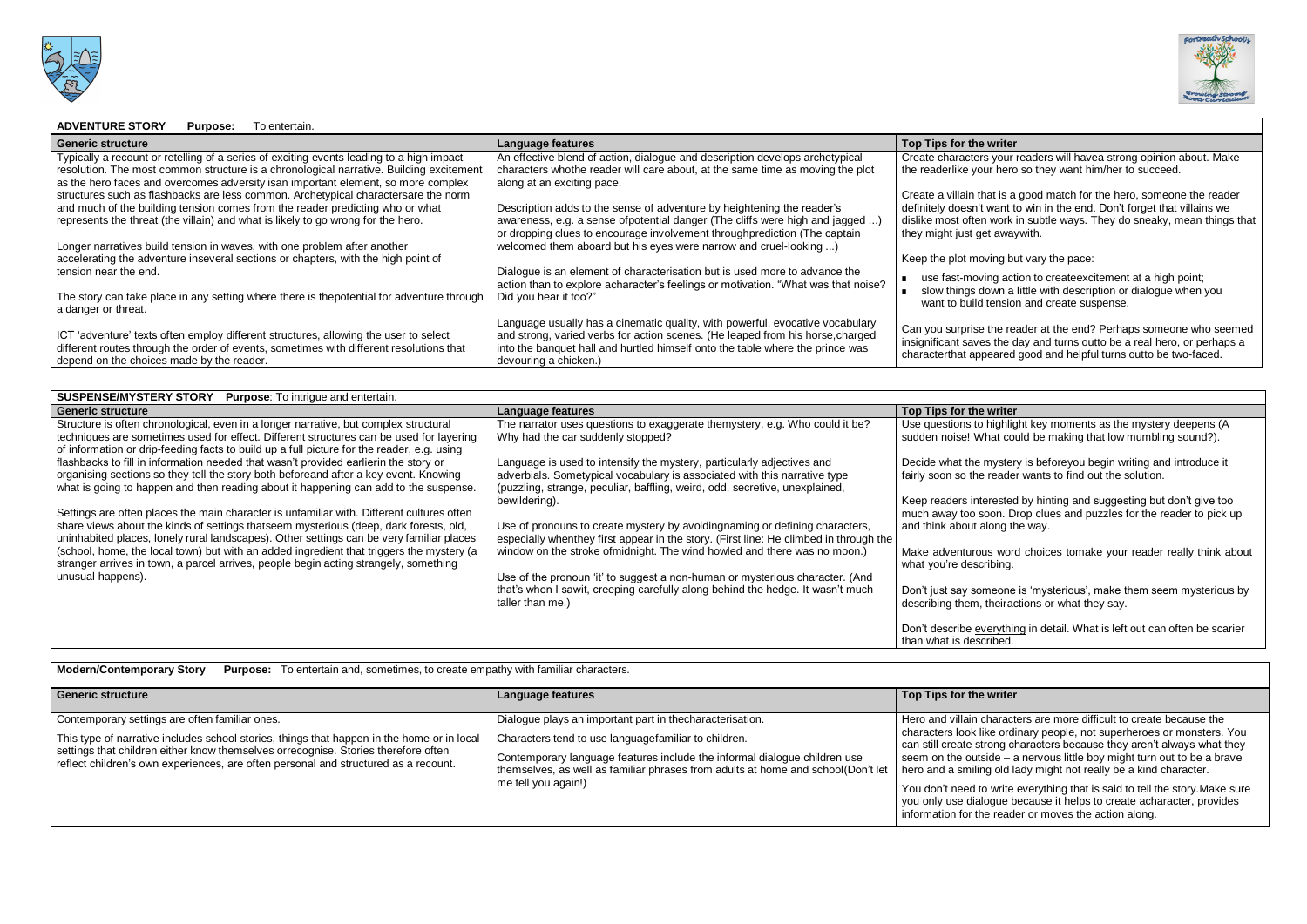

**Science Fiction Purpose**: To intrigue and entertain.

| <b>Generic structure</b>                                                                                                                                                                                                              | Language features                                                                                                                                                                                                                     | Top Tips for the writer                                                         |
|---------------------------------------------------------------------------------------------------------------------------------------------------------------------------------------------------------------------------------------|---------------------------------------------------------------------------------------------------------------------------------------------------------------------------------------------------------------------------------------|---------------------------------------------------------------------------------|
| Structure is often chronological, even in a longer narrative, but complex<br>structural techniques are sometimes used for effect. Different structures<br>can be used for layering of information or drip-feeding facts to build up a | The narrator uses questions to exaggerate themystery, e.g. Who could it<br>be? Why had the car suddenly stopped?                                                                                                                      | Use questions to highlight key momen<br>be making that low mumbling sound?).    |
| full picture for the reader, e.g. using flashbacks to fill in information<br>needed that wasn't provided earlierin the story or organising sections so<br>they tell the story both beforeand after a key event. Knowing what is       | Language is used to intensify the mystery, particularly adjectives and<br>adverbials. Sometypical vocabulary is associated with this narrative type<br>(puzzling, strange, peculiar, baffling, weird, odd, secretive, unexplained,    | Decide what the mystery is beforeyou<br>reader wants to find out the solution.  |
| going to happen and then reading about it happening can add to the<br>suspense.                                                                                                                                                       | bewildering).                                                                                                                                                                                                                         | Keep readers interested by hinting and<br>Drop clues and puzzles for the reader |
| Settings are often places the main character is unfamiliar with. Different<br>cultures often share views about the kinds of settings thatseem                                                                                         | Use of pronouns to create mystery by avoiding naming or defining characters,<br>especially when they first appear in the story. (First line: He climbed in<br>through the window on the stroke of midnight. The wind howled and there | Make adventurous word choices tomal                                             |
| mysterious (deep, dark forests, old, uninhabited places, lonely rural<br>landscapes). Other settings can be very familiar places (school, home, the                                                                                   | was no moon.)                                                                                                                                                                                                                         | Don't just say someone is 'mysterious'<br>theiractions or what they say.        |
| local town) but with an added ingredient that triggers the mystery (a<br>stranger arrives in town, a parcel arrives, people begin acting strangely,<br>something unusual happens).                                                    | Use of the pronoun 'it' to suggest a non-human or mysterious character.<br>(And that's when I sawit, creeping carefully along behind the hedge. It<br>wasn't much taller than me.)                                                    | Don't describe everything in detail. Wh<br>described.                           |
|                                                                                                                                                                                                                                       |                                                                                                                                                                                                                                       |                                                                                 |

| Fantasy Story Purpose: To entertain and to fuel the imagination.                                                                                                                                                                                                                                                                                                                                                                                                                                              |                                                                                                                                                                                                                                    |                                                                                                                                                                                                                                                                                                  |  |  |  |
|---------------------------------------------------------------------------------------------------------------------------------------------------------------------------------------------------------------------------------------------------------------------------------------------------------------------------------------------------------------------------------------------------------------------------------------------------------------------------------------------------------------|------------------------------------------------------------------------------------------------------------------------------------------------------------------------------------------------------------------------------------|--------------------------------------------------------------------------------------------------------------------------------------------------------------------------------------------------------------------------------------------------------------------------------------------------|--|--|--|
| <b>Generic structure</b>                                                                                                                                                                                                                                                                                                                                                                                                                                                                                      | Language features                                                                                                                                                                                                                  | Top Tips for the writer                                                                                                                                                                                                                                                                          |  |  |  |
| May simply be a basic chronological narrative set in a fantasy worldbut<br>some fantasy narratives extend the 'fantastic' element to the structure as<br>well. For example, the story may play with the concept of time so that<br>characters find themselves moving through time in adifferent way.<br>Some fantasy structures focus on character development or description<br>of setting at the expense of plot so that the actual order of events<br>becomes less important or even impossible to follow. | Description is very important because fantasy uses settings (and often<br>characters) that mustbe imagined by the reader.<br>Imagery plays an important role inhelping to describe places and things the<br>reader has never seen. | Choose adjectives carefully to descril<br>Use similes to help the reader imagin<br>was as big as a football field and as t<br>ice in the sun.)<br>Don't make everything so fantastic th<br>Make what happens as interesting are<br>involvedin creating amazing places a<br>what happens to them. |  |  |  |

**Historical Story Purpose:** To entertain and, sometimes, to inform.

| Generic structure                                                                                                                                                                                                            | Language features                                                                                                            | <b>Top Tips for the writer</b>                                                   |
|------------------------------------------------------------------------------------------------------------------------------------------------------------------------------------------------------------------------------|------------------------------------------------------------------------------------------------------------------------------|----------------------------------------------------------------------------------|
| The narrative is about something that has already happened in the past so a series of<br>events is usually the underlying structure.                                                                                         | Historical settings need detail to make them authentic and to<br>give important 'mapping' clues to the reader. When was this | Include accurate historical detail to o<br>and many poor country folkwere star   |
| The writer can adapt the structure to achieve a specific effect. For example, the story<br>can begin with a main character looking back and reflectingon the past (I was just a lad<br>then. Let me tell youwhat happened ). | happening? Whereabouts is this storytaking place?<br>Appropriate archaic language is used, including old-                    | just been crowned King Henry VIII w<br>Use the right kind of old-fashioned la    |
| Sometimes, a historical narrative begins with the final event and then goes on to<br>explain what led up to that by moving back in time to tell the whole story.                                                             | fashioned words that have fallen out of usage, e.g. Let me<br>carry thybasket, old dame.                                     | Description is important for the settin<br>different ways to give variety:       |
| Historical fiction requires a historical setting butcan also be an adventure or a mystery.                                                                                                                                   | It can also include models of sentence grammar no longer<br>commonly or informally used, e.g. That which you seek, you       | Description: The little girl was wearin<br>Action: He threw his sword to the flo |
| It can also give a fictionalised account of real events or additional, fictional detail to<br>things thatreally happened.                                                                                                    | shall find in the forest.                                                                                                    | Dialogue: Wait, I'll get a candle to lig                                         |



ents as the mystery deepens (Asudden noise! What could

bu begin writing and introduce it fairly soon so the

Ind suggesting but don't give too much away too soon. er to pick upand think about along the way.

hake your reader really think aboutwhat you're describing.

us', make them seem mysterious by describing them,

Vhat is left out can often be scarierthan what is

be the placesand things in the story.

e what you aredescribing more clearly. (The glass castle tall as a skyscraper. It'sclear walls sparkled like blocks of

nat it isunbelievable.

Ind detailed as the setting where it happens. Don't get so and characters that youforget to tell a good story about

create the setting (The winter of 1509 was bitterly cold rving) or let the reader work it out (The young prince had when a country boy called Tom arrived in London).

anguage whencharacters speak to one another.

ng and characters butyou can add historical detail in

ng a long cloak andwoollen hood.

oor and rushed downthe stone spiral staircase.

ht our way.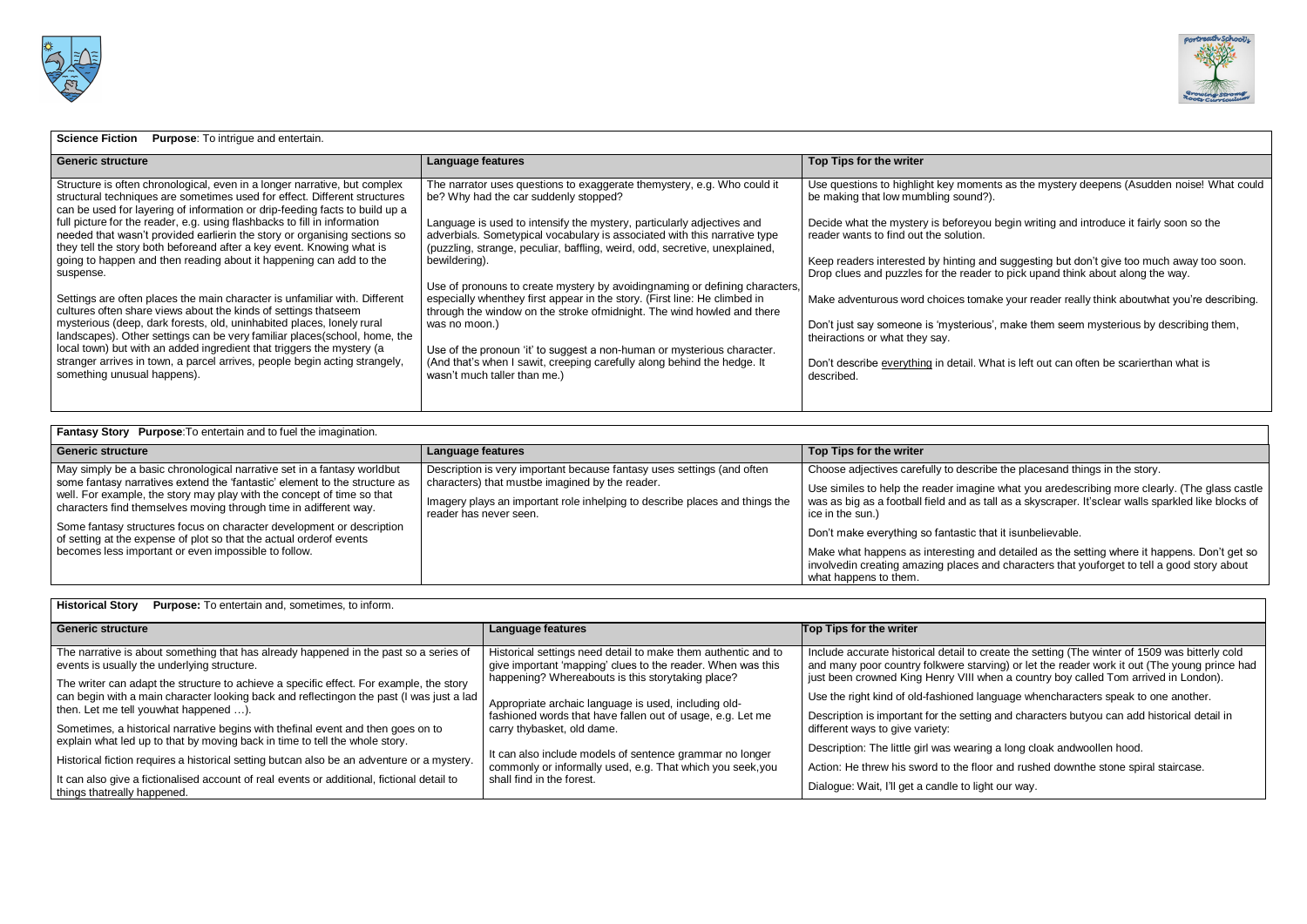

Myths Purpose: To provide a fictional explanation for natural phenomena. Many cultures use myths to explain the world and its mysteries by handing them down from onegeneration to the next. Myths can also pass on cultural, beliefs and traditions.

| Generic structure                                                                                                                                                                                                                                                                                                                                                                                                                                                                                                            | Language features                                                                                                                                                                                                                                                                                                                                                                                                                                                                                                                                                                                                                                                                                                                                                                                                                | Top Tips for the writer                                                                                                                                                                                                                                                                                                                             |
|------------------------------------------------------------------------------------------------------------------------------------------------------------------------------------------------------------------------------------------------------------------------------------------------------------------------------------------------------------------------------------------------------------------------------------------------------------------------------------------------------------------------------|----------------------------------------------------------------------------------------------------------------------------------------------------------------------------------------------------------------------------------------------------------------------------------------------------------------------------------------------------------------------------------------------------------------------------------------------------------------------------------------------------------------------------------------------------------------------------------------------------------------------------------------------------------------------------------------------------------------------------------------------------------------------------------------------------------------------------------|-----------------------------------------------------------------------------------------------------------------------------------------------------------------------------------------------------------------------------------------------------------------------------------------------------------------------------------------------------|
| The plot is often based on a long and dangerousjourney,<br>a quest or a series of trials for the hero.<br>The plot usually includes incredible or miraculous<br>events, where characters behave in superhumanways<br>using unusual powers or with the help of superhuman<br>beings.<br>Myths are often much longer texts than other traditional<br>stories (apart from some legends) especially in their<br>original form. They provide avery useful contrast with<br>shorter forms of traditional narrative such as fables. | Rich vocabulary evoking the power and splendour of the characters and settings: Hercules<br>hurled the glittering spear with all the strength of a mighty army.<br>Use of imagery to help the reader imagine. Simile is used widely to help convey grand<br>settings and describe awe-inspiring characters: Thor's hammer wasas heavy as a mountain.<br>Vivid description of characters and settings. Fast-moving narration of actionto keep the<br>drama moving along. Myths tend to make less use of dialogue and repetition than some<br>other types of traditional story.<br>Myths often provide good examples of theuse of symbols: Theseus unwinds a thread behind<br>him in the Minotaur's den -a thread could be seen as a symbol of hislink between the real<br>world of humans and the supernatural world of the gods. | Make the characters larger than life I<br>characteristics like courage and wisc<br>Create a negative character who is t<br>cowardly, strong and weak.<br>Consider including a character who i<br>Choose a setting that gives a drama<br>mountain shrouded in icy fog or a wi-<br>Weave description, dialogue and act<br>detail about who said what. |

FAIRY TALES Purpose: Fairy tales were originally intended for adults and children. They were passed down orally to amuse and to convey cultural information that influences behaviour, such as where it is safe to travel and go. Fairy tales are found in most cultures and many derive from the oldest stories

# **Legend Purpose:**

| To provide information about the way particular people lived, and what they believed. Legends also help us to reflect on our own lives because they often deal with issues that are cross-cultural and relevant today.       |                                                                                                                                                                                                                                |                                                                                                                      |  |  |  |  |
|------------------------------------------------------------------------------------------------------------------------------------------------------------------------------------------------------------------------------|--------------------------------------------------------------------------------------------------------------------------------------------------------------------------------------------------------------------------------|----------------------------------------------------------------------------------------------------------------------|--|--|--|--|
| <b>Generic structure</b>                                                                                                                                                                                                     | Language features                                                                                                                                                                                                              | Top Tips for the writer                                                                                              |  |  |  |  |
| Structure is usually chronological, with one episode told after another,<br>for example as the phases of a journey or the stages of an ongoing<br>battle. Some legends tell the whole lifestory of their hero as a series of | Language features are very similar to those ofmyths:<br>rich, evocative vocabulary;                                                                                                                                            | Work out how the story will tell of a struggle, e.g. betwe<br>and foolish.                                           |  |  |  |  |
| linked episodes; each one may be a story in its own right<br>Common structures include:                                                                                                                                      | memorable language use;<br>use of rhythm and repetition techniques;<br>formulaic openings and endings;                                                                                                                         | When you've decided on your main character, decide of<br>what will be included in each episode/each stage of the     |  |  |  |  |
| chronological episodes;<br>journey stories;                                                                                                                                                                                  | imagery: simile, metaphor and symbolism.                                                                                                                                                                                       | Consider adding ingredients of magic orthe supernatura<br>other kinds of stories.                                    |  |  |  |  |
| sequential stories;<br>life stories and community histories.                                                                                                                                                                 | Legends written in a traditional style often use more literary language than<br>fairy tales or fables. Modern versions such as twenty-first century retellings or<br>new legends may use more contemporary, informal language. | Use symbols your reader will recogniseto help them get<br>e.g. red for anger/danger, darkness for danger/evil, a lig |  |  |  |  |

ever told. Some modern fairy tales could be included in the more recently categorised genre of 'fantasy'.

| <b>Generic structure</b>                                                                                                                                                                                                                   | Language features                                                                                                                                                                                 | <b>Top Tips for the writer</b>                                                                                                                                               |
|--------------------------------------------------------------------------------------------------------------------------------------------------------------------------------------------------------------------------------------------|---------------------------------------------------------------------------------------------------------------------------------------------------------------------------------------------------|------------------------------------------------------------------------------------------------------------------------------------------------------------------------------|
| Setting is nearly always vague. (Once upon a time A long, long time<br>ago )                                                                                                                                                               | Formulaic sentences are used: Once upon a time<br>There was once a  Long ago in the  And it came to                                                                                               | Characters may be fairy folk or even talking animals but ma<br>yourreader will care about, e.g. a good- hearted hero, a sch                                                  |
| Structure is most typically a recount in chronological order, where                                                                                                                                                                        | pass                                                                                                                                                                                              | Decide how the world of people and theworld of fairy land wil                                                                                                                |
| events retell what happened to a maincharacter that came into<br>contact with the 'fairy world'.                                                                                                                                           |                                                                                                                                                                                                   | Use numbers and patterns that usually appear in fairy tales:                                                                                                                 |
| Often the hero or heroine is searching for something (a home, love,                                                                                                                                                                        | Language often reflects the settings, in the past, using<br>archaic or regional vocabulary and grammar: Say these<br>words thrice! I shall return and take thy gold. He knew<br>not where he was. | Use phrases that have a strong rhyme or rhythm or another<br>times duringthe story, the hero must say a secret rhyme to<br>or chapter. (Onand on walked the little old man.) |
| acceptance, wealth, wisdom) and in many tales dreams are fulfilled<br>with a little help frommagic. 'Fairy tale endings' (where everything<br>turns out for the best) are common but many fairy tales are darker<br>and have a sad ending. |                                                                                                                                                                                                   | Use different styles of language for the human beings and t<br>to makea strong contrast between them:                                                                        |
|                                                                                                                                                                                                                                            |                                                                                                                                                                                                   | "Eeeek! Who are you, you wrinkly oldthing?" asked Tom.                                                                                                                       |
|                                                                                                                                                                                                                                            |                                                                                                                                                                                                   | "Beware, child and address me with respect. I am not of yor                                                                                                                  |



- by givingthem supernatural powers or strong dom.
- the opposite of your hero: good and evil, braveand
- is a 'trickster' to add to the fun or to create twists inthe plot.
- atic backdrop for the action: (a huge, dense forest,a ide, sun-baked desert).
- tion together but don't slow down the story with toomuch

struggle, e.g. between good and evil, friend and foe, wise

- character, decide on the structure you will use and de/each stage of the journeyor quest.
- gic orthe supernatural to make your legend different from
- niseto help them get involved in the story, for danger/evil, a light or flame for goodnessand hope.
- 
- ake sure they are still interesting, believable characters eming villain, a wise helper.
- I come into contactand how this will cause a problem.
- Numbers 3 and 7.
- kind of pattern: a magicsentence is repeated several escape, a line is used at the beginning of each section
- the characters from the fairy world when they speak,

ur world," came thegoblin's whispered reply.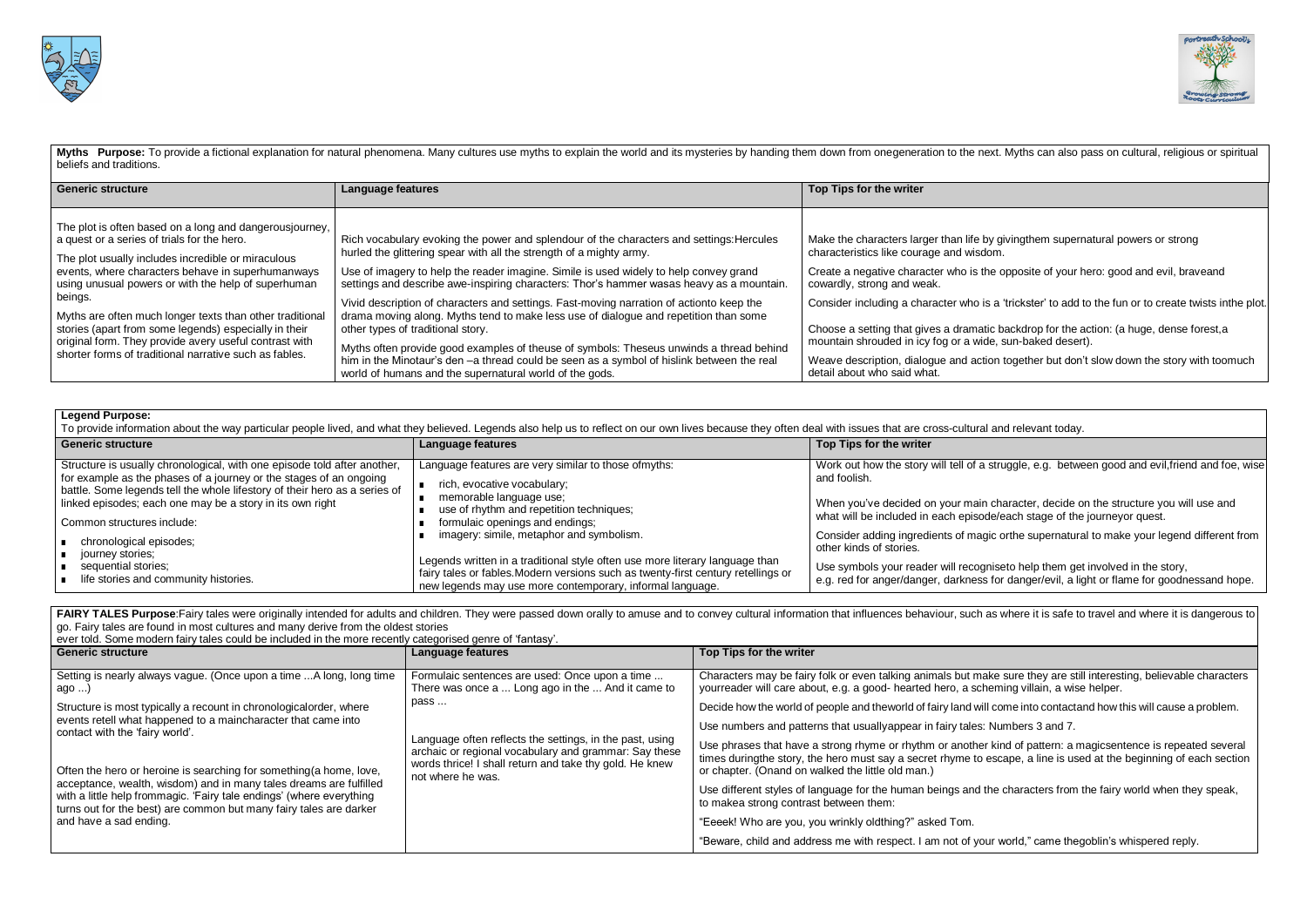

FABLE Purpose:A fable sets out to teach the reader or listener a lesson they should learn about life. The narrative drives towards the closing moral statement, the fable'stheme: the early bird gets the worm, where there's work hard and always plan ahead for lean times, charity is a virtue. The clear presence of a moral distinguishes fables from other folk tales.

Film scripts Purpose: Although these forms of storytelling differ from narrative in that they are not necessarily 'narrated', they usually share the same purposes: to tell a story andto have a deliberate effect on the view include scripts for film/digital viewing or audio (e.g. digital audio recording or radio plays) and

| <b>Generic structure</b>                                                                                                                                           | Language features                                                                                                                                                          | Top Tips for the writer                                                                                                                                 |
|--------------------------------------------------------------------------------------------------------------------------------------------------------------------|----------------------------------------------------------------------------------------------------------------------------------------------------------------------------|---------------------------------------------------------------------------------------------------------------------------------------------------------|
| There is a shared understanding between                                                                                                                            | The short and simple structure of the narrativeleaves little                                                                                                               | They are portrayed as simple stereotypes rather thanmultidimensional heroes or v                                                                        |
| storyteller and audience that the events told<br>did not actuallyhappen so fables do not need<br>to convince and their structure is usually                        | room for additional details of description or character<br>development.                                                                                                    | If your main characters are animals, make them behave like human stereotypes: a<br>fox, a lazy donkey.                                                  |
| simple. They are often veryshort with few<br>characters - sometimes only two.                                                                                      | Dialogue is used to advance the plot or to state the moral,<br>rather than to engage a reader with the characters and their                                                | Use the main characters to give your fable a title: The Ant and the Elephant.                                                                           |
|                                                                                                                                                                    | qualities.                                                                                                                                                                 | State the moral of your fable clearly at the end: a wise personalways plans ahead.                                                                      |
| Structure is typically the simplest kind of<br>narrative with a beginning, a complication and                                                                      | Characterisation is limited but specific: A lazy duck was                                                                                                                  | Establish the setting in the first line and introduce the two maincharacters as soon                                                                    |
| a resolution. Two characters (often animals)<br>meet, an event occurs and they goon their<br>way with one of them having learned an<br>important lessonabout life. | making its way to the river  A craftyraven was sitting on a<br>branch                                                                                                      | Give clues to your reader about what might happen: a greedy butimpatient fox was                                                                        |
|                                                                                                                                                                    | There is limited use of description because settings are less<br>important than the events thattake place.<br>Action and dialogue are used to move the story onbecause the | Don't add too much detail of description and only use dialoguethat helps to tell wh                                                                     |
|                                                                                                                                                                    |                                                                                                                                                                            | Use connectives when characters talk to one another, to explainor show cause an                                                                         |
|                                                                                                                                                                    |                                                                                                                                                                            | help you over the river", said the wolf. "I can't possibly eat you because I'm a vege                                                                   |
|                                                                                                                                                                    | all-important moral is most clearly evident in what the main<br>characters do and say.                                                                                     | Use connectives to show your reader quickly and easily when things happened an<br>was first he saw then he saw When winter came And thenthe grasshopper |
|                                                                                                                                                                    | Connectives are an important language feature toshow cause<br>and effect and to give coherence to ashort narrative.                                                        | Questions are often the way one character introduces themselvesto another in a fa<br>writing so busily in your book, little bird?                       |

|  | stories told using images and speech bubbles (such as comic strips) sometimes supplemented with an additional narrative element. |  |
|--|----------------------------------------------------------------------------------------------------------------------------------|--|
|  |                                                                                                                                  |  |

| <b>Generic structure</b>                                                                                                                                                                                                                                                                                                              | Top Tips for the writer                                                                                                                              |
|---------------------------------------------------------------------------------------------------------------------------------------------------------------------------------------------------------------------------------------------------------------------------------------------------------------------------------------|------------------------------------------------------------------------------------------------------------------------------------------------------|
| Structural conventions for scripting vary, particularly in their layout onthe page or screen but they usually include:                                                                                                                                                                                                                | Knowledge of standard narrative for writer PLUS:                                                                                                     |
| name of character and the words they speak:<br>Hello dear. How are you?<br><b>MRS GRAY</b>                                                                                                                                                                                                                                            | Use only direct speech.<br>Playscripts: apply the presentational conventions of a scrip<br>Comic strip with speech bubbles, animations, multimedia a |
| organisational information (Scene 2 The kitchen DAY);<br>stage directions (ENTER Sita, dancing).<br>Comic strip and some digital animations usually include speech bubbles within the images; interactive texts may include<br>combinations of on-screen speech bubbles and audio dialogue, e.g. accessed by rollover or mouse click. | include dialogue that moves the story on or gives importan<br>together sothey each add something special to the story.                               |



bes or villains.

types: a brave little ant, a wise old turtle, a cunning

- is soon as you can.
- fox was watching the chickens from behind a tree.
- b tell what happened.
- ause and effect: "If you will give me your hand, I will na vegetarian," lied the bear.
- ened and how time passed: (One morning... as he hopper understood...)
- er in a fable: Why do you howl so loudly? What are you

ot consistently throughout.

and other dialogue: keep the text fairly short and only nt information; make the images and words work well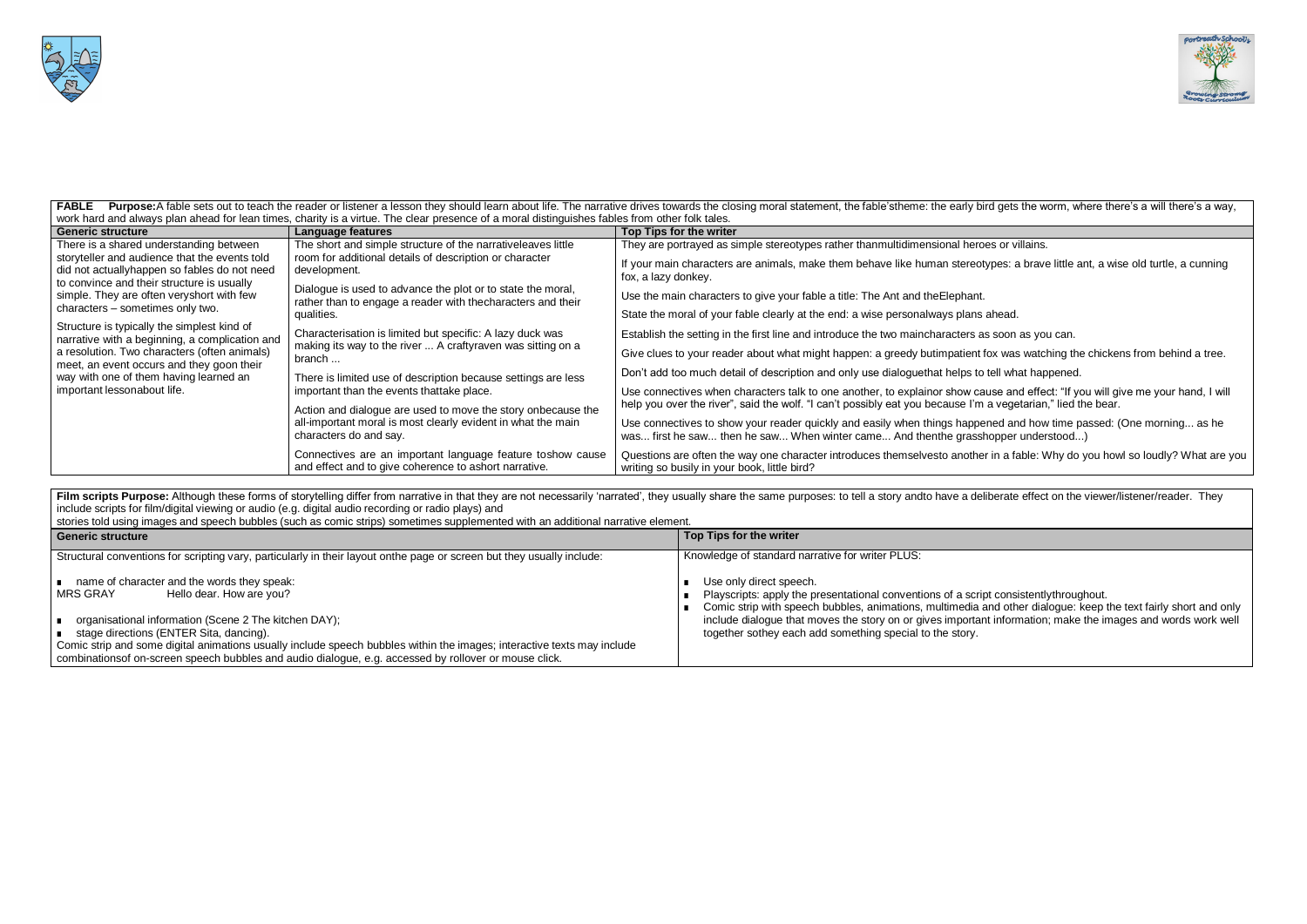

| <b>Journey Tale:</b> | <b>Generic Structure:</b>                                  | Finding Tale: | <b>Generic Structure:</b>                                                      | <b>Rags to</b><br><b>Riches</b> | <b>Generic Structure:</b>                                             | <b>Conquering the</b><br><b>Monster Tale:</b> | <b>Generic Structure:</b>                |
|----------------------|------------------------------------------------------------|---------------|--------------------------------------------------------------------------------|---------------------------------|-----------------------------------------------------------------------|-----------------------------------------------|------------------------------------------|
| Opening              | MC goes on a journey                                       | Opening       | Introduce the MC                                                               | Opening                         | Introduce the MC                                                      | Opening                                       | Introduce the MC(s) all is well          |
| Build up             | Something small goes wrong                                 | Build up      | MC goes somewhere and finds<br>something<br>unusual/amazing/important          | Build up                        | MC is sad/lonely/treated badly                                        | Build up                                      | A monster appears and<br>causesproblems  |
| Problem              | Something worse<br>happens Something<br>even worse happens | Problem       | Something goes wrong and it is<br>the fault of the object found                | Problem                         | MC has to face difficulties<br>because of their situation             | Problem                                       | The monster is difficult<br>to defeat    |
| Resolution           | The obstacles are overcome                                 | Resolution    | MC has to put object back/throw<br>itaway/hide it/call for help/sort it<br>out | Resolution                      | MC overcomes difficulties/Is<br>helped toovercome the<br>difficulties | Resolution                                    | MC(s) defeat the monster                 |
| Ending               | MC gets there in the<br>end                                | Ending        | All is well again and lessons<br>have been learnt.                             | Ending                          | MC achieves happiness<br>/wealth/recognition                          | Ending                                        | All is well again (MC(s) gets<br>reward) |

| <b>Tale of Fear</b> | <b>Generic Structure:</b>                                                    | Wishing<br>Tale: | <b>Generic Structure:</b>                    |            | <b>Warning Tale: Generic Structure:</b>                                  | <b>Character Flaw:</b> | <b>Generic Structure:</b>                           |
|---------------------|------------------------------------------------------------------------------|------------------|----------------------------------------------|------------|--------------------------------------------------------------------------|------------------------|-----------------------------------------------------|
| Opening             | MC is afraid of something<br>and is worried about it/gets<br>teased about it | Opening          | MC wants something badly                     | Opening    | $MC(s)$ are warned not to do<br>something                                | Opening                | Introduce MC and situation                          |
| Build up            | MC starts to do something                                                    | Build up         | MC tries to get it                           | Build up   | MC(s) do what they have<br>been<br>warned against                        | Build up               | Character flaw is revealed                          |
| Problem             | What MC fears<br>actually happens                                            | Proble<br>m      | MC is prevented by<br>some sort ofdifficulty | Problem    | Something goes<br>wrong and the MC(s)<br>are in trouble                  | Problem                | The flaw leads the MC into trouble                  |
| Resolution          | MC overcomes the fear                                                        | Resolution       | MC overcomes the difficulty                  | Resolution | MC(s) are eventually<br>rescued                                          | Resolution             | MC learns a lesson and changes theirways            |
| Ending              | MC has conquered<br>the fear/reflects/looks<br>to the future                 | Ending           | MC gets what they<br>want. (Was itworth it?) | Ending     | $MC(s)$ are told<br>off/punished for not<br>listening to the<br>warning. | Ending                 | All is well for the future because of<br>the change |

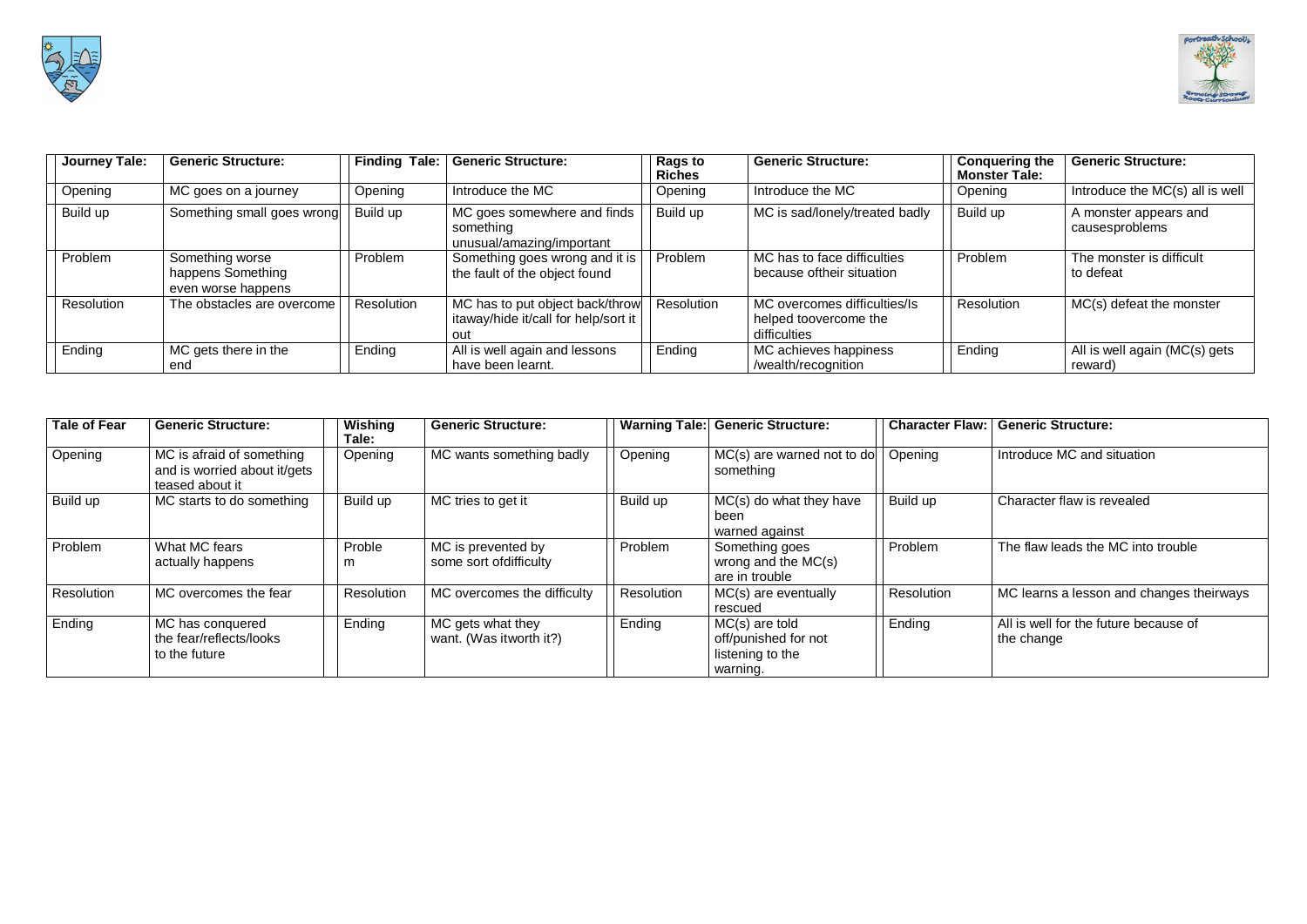

# **Instructions**

**Outcomes:** Recipes, Games, Plans, Constructions, Routines

Purpose: Instructions, rules and procedures aim to ensure something is done correctly and a successful outcome is achieved. If there is a process to be undertaken, this is given in the order in which it needs to be underta outcome. Like all text types, variants of instructions can occur (for example, pictorial rather than text based) and they can be combined with other text types. Instructions can be found in all areas of the curriculum.

|                                                                                                                                                                                                                                                                                                                                                                                            |                                                                                                                                                                                                                                                      |                                                                                                                                                                                                                                                  | Audience: Children should listen to, speak, read and write instructional/procedural texts for a wide range of audiences, varying language features and text structures to suit the audience and purpose.                                                                |                                             |
|--------------------------------------------------------------------------------------------------------------------------------------------------------------------------------------------------------------------------------------------------------------------------------------------------------------------------------------------------------------------------------------------|------------------------------------------------------------------------------------------------------------------------------------------------------------------------------------------------------------------------------------------------------|--------------------------------------------------------------------------------------------------------------------------------------------------------------------------------------------------------------------------------------------------|-------------------------------------------------------------------------------------------------------------------------------------------------------------------------------------------------------------------------------------------------------------------------|---------------------------------------------|
|                                                                                                                                                                                                                                                                                                                                                                                            | <b>Generic structure</b>                                                                                                                                                                                                                             | Language features                                                                                                                                                                                                                                | Top tips for the writer                                                                                                                                                                                                                                                 |                                             |
| Begin by defining the goal or<br>desiredoutcome. (How to make a                                                                                                                                                                                                                                                                                                                            |                                                                                                                                                                                                                                                      | Use of imperative verbs (commands), e.g. Cut thecard<br>Paint your design                                                                                                                                                                        | Use the title to show what the instructions are about. (How tolook after goldfish.)                                                                                                                                                                                     |                                             |
|                                                                                                                                                                                                                                                                                                                                                                                            | board game.)                                                                                                                                                                                                                                         |                                                                                                                                                                                                                                                  | Work out exactly what sequence is needed to achieve the planned goal.                                                                                                                                                                                                   |                                             |
|                                                                                                                                                                                                                                                                                                                                                                                            | List any material or equipment                                                                                                                                                                                                                       | Instructions may include negative commands. (Donot use<br>any glue at this stage.)                                                                                                                                                               | Decide on the important points you need to include at eachstage.                                                                                                                                                                                                        |                                             |
|                                                                                                                                                                                                                                                                                                                                                                                            | needed, in order.                                                                                                                                                                                                                                    | Additional advice (It's a good idea to leave it overnight if                                                                                                                                                                                     | Decide how formal or informal the text will be. (Cook for 20minutes or Pop your cheesecake                                                                                                                                                                              |                                             |
|                                                                                                                                                                                                                                                                                                                                                                                            | Provide simple, clear instructions. If a<br>process is to be undertaken, keep to                                                                                                                                                                     | you have time. If the mixture separates ) or suggested<br>alternatives (If you would like to make a bigger decoration,<br>you couldeither double the dimensions of the base or just                                                              | Present the text clearly. Think about using bullet points, numbers or letters to help your read<br>each step.                                                                                                                                                           |                                             |
|                                                                                                                                                                                                                                                                                                                                                                                            | the order in which the steps need to<br>befollowed to achieve the stated goal.                                                                                                                                                                       | draw bigger flowers.).                                                                                                                                                                                                                           | Keep sentences as short and simple as possible.                                                                                                                                                                                                                         |                                             |
|                                                                                                                                                                                                                                                                                                                                                                                            | Diagrams or illustrations are often                                                                                                                                                                                                                  |                                                                                                                                                                                                                                                  | Avoid unnecessary adjectives and adverbs or technicalwords, especially if your readers are                                                                                                                                                                              |                                             |
|                                                                                                                                                                                                                                                                                                                                                                                            | integral and may even take the placeof<br>some text. (Diagram B shows you how<br>to connect the wires.)                                                                                                                                              |                                                                                                                                                                                                                                                  | Appeal directly to the reader's interest and enthusiasm. (Youwill really enjoy this game. Why<br>Only one more thing left to do now.)                                                                                                                                   |                                             |
|                                                                                                                                                                                                                                                                                                                                                                                            |                                                                                                                                                                                                                                                      |                                                                                                                                                                                                                                                  | Include a final evaluative statement to wrap up the process. (Now go and enjoy playing your<br>ready to eat.)                                                                                                                                                           |                                             |
|                                                                                                                                                                                                                                                                                                                                                                                            |                                                                                                                                                                                                                                                      |                                                                                                                                                                                                                                                  | Re-read your instructions as if you know nothing about the procedure involved. Make sure y<br>details and check that the language is assimple and clear as possible.<br>Use procedural texts within other text types when you need aset of rules, guidelines or instrud |                                             |
| Year                                                                                                                                                                                                                                                                                                                                                                                       |                                                                                                                                                                                                                                                      | <b>Composition and Effect</b>                                                                                                                                                                                                                    | <b>Text Structure &amp; Organisation</b>                                                                                                                                                                                                                                |                                             |
| $\overline{1}$                                                                                                                                                                                                                                                                                                                                                                             |                                                                                                                                                                                                                                                      | Write sentences by re-reading what has been written, checking for clarity.<br>Write sentences, sequencing them to form short narratives (real or fictional).                                                                                     | Ideas grouped in sentences in time sequence.<br>Written in the imperative.<br>Use of numbers or bullet points to signal order.                                                                                                                                          | <b>No</b><br>Pre<br>Co<br>Sul<br>Pre<br>Prc |
|                                                                                                                                                                                                                                                                                                                                                                                            |                                                                                                                                                                                                                                                      |                                                                                                                                                                                                                                                  |                                                                                                                                                                                                                                                                         | A .                                         |
| $\overline{2}$                                                                                                                                                                                                                                                                                                                                                                             | Some attempt to adapt to purpose, form and audience.<br>or literary devices to draw reader in.                                                                                                                                                       | Some evidence of author/character viewpoint being established and maintained.<br>Some stylistic features adopted, considering choice of subject specific language and technical                                                                  | A goal is outlined $-$ a statement about what is to be achieved.<br>Writing is sequenced steps to achieve the goal. Diagrams and illustrations are used to<br>make the process clearer.                                                                                 | Exp<br>Sul<br>Ad<br>Sta                     |
| $\mathbf{3}$                                                                                                                                                                                                                                                                                                                                                                               | devices to draw reader in.                                                                                                                                                                                                                           | Some stylistic features adopted, considering choice of language and technical or literary                                                                                                                                                        | A set of ingredients and equipment needed are outlined clearly.<br>Organised into clear points denoted by time.                                                                                                                                                         | Co<br>Sul                                   |
| 4                                                                                                                                                                                                                                                                                                                                                                                          | Considered attempt to adapt to purpose, form and audience.<br>Friendly tips/suggestions are included to heighten the engagement.<br>Stylistic features adopted, considering language choices and technical or literary devices to<br>draw reader in. |                                                                                                                                                                                                                                                  | A set of ingredients and equipment needed are outlined clearly in order.<br>Sentences include precautionary advice.                                                                                                                                                     | Frc                                         |
| $5\phantom{.0}$<br>Writing adapted to purpose, form and audience.<br>Author/character viewpoint is established and maintained throughout. Writing is imaginative and<br>uses flair and humour.<br>Stylistic features adopted, with well-considered language choices, including subject specific<br>vocabulary, and technical or literary devices to engage and maintain reader's interest. |                                                                                                                                                                                                                                                      |                                                                                                                                                                                                                                                  | Consolidate work from previous learning.<br>Write accurate instructions for complicated processes.                                                                                                                                                                      | Mo<br>Re.<br>Su<br>()                       |
| 6                                                                                                                                                                                                                                                                                                                                                                                          | literary devices to engage and maintain reader's interest.                                                                                                                                                                                           | Writing carefully and skilfully adapted to purpose, form and audience.<br>Author/character viewpoint is established and maintained throughout.<br>Stylistic features adopted, with well-selected and informed language choices, and technical or | Consolidate work from previous learning.                                                                                                                                                                                                                                | $-1,$                                       |



ecake in the oven for 20 minutes). reader keep track as theywork their way through s are young. Why not try out this delicious recipe on your friends? your new game. Your beautiful summer salad is now sure you haven't missed out any important stages or nstructions to make something really clear for the reader. **Grammar & Punctuation** Noun phrases Present tense (imperative) Coordinating conjunctions (and, or, but) Subordinating conjunctions (because) **Prepositions Pronouns** A . ? ! *Expanded noun phrases* Subordinating conjunctions (because, *when, if, that*) *Adverbs Statement, Command, Question, Exclamation* , ' Coordinating conjunctions (*FANBOYS*) Subordinating conjunctions (*AWHITEBUS*)  $\sqrt{u}$  " *Fronted adverbials Modal verbs Relative Clauses and Relative Pronouns Subjunctive form*  $() - , \_\_$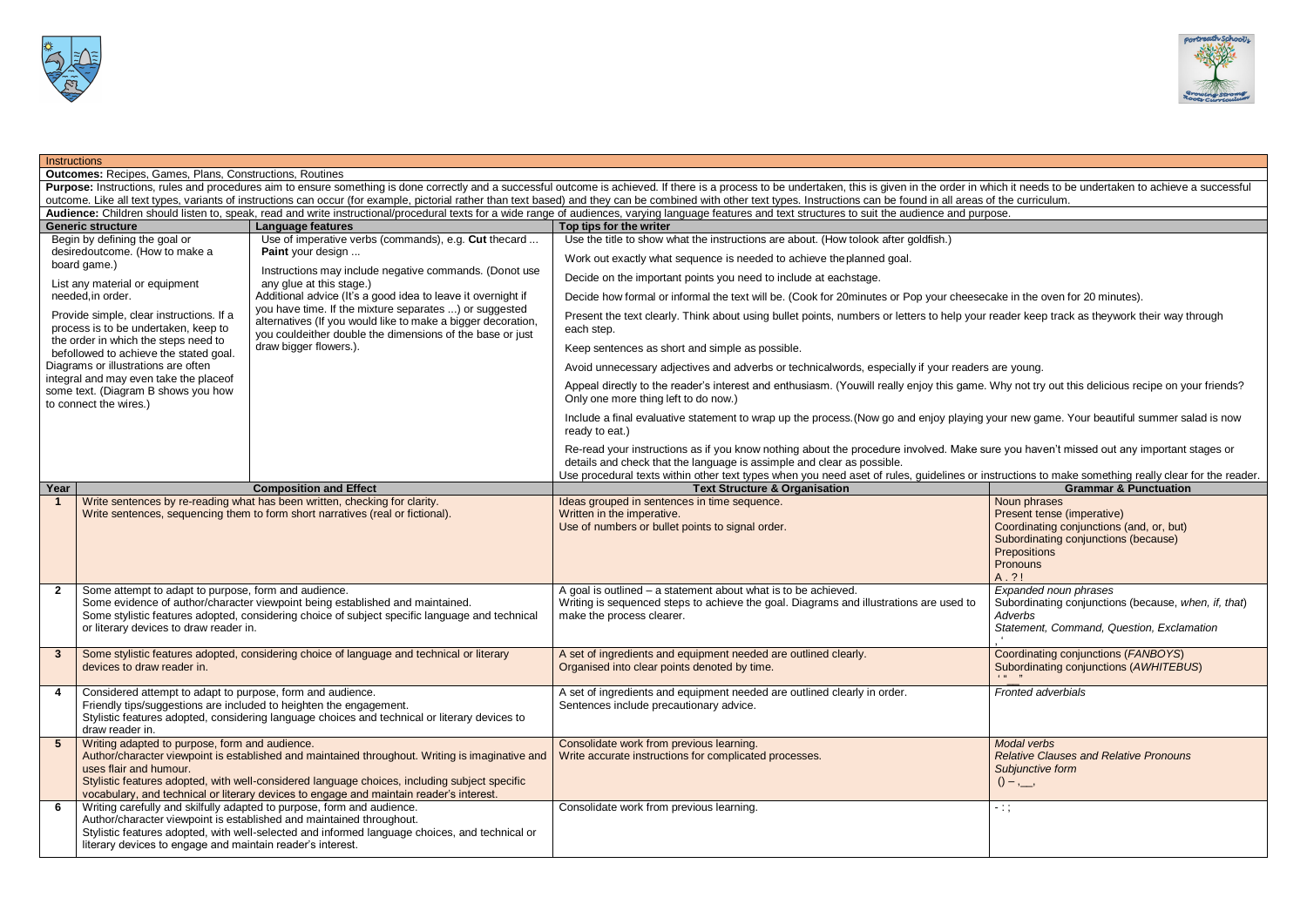

# **Non-Chronological Reports**

**Outcomes:** Fact Files, Top Trumps, Leaflets, Brochures, Information Texts, Guidebooks

Purpose: Report texts describe the way things are. They help readers understand and envisage the item/s being described by categorising information. They usually have a logical structure rather than a temporal structure i. nonchronological. Reports are used to create precise and detailed information 'pictures'. Most reports aim to be objective but the selection of information included in a report can create bias. Variants in reports can occu other text types. Reports are found in all areas of the curriculum but are found particularly in subjects such as science and geography.

| Audience: Children should listen to, speak, read and write instructional/procedural texts for a wide range of audiences, varying language features and text structures to suit the audience and purpose. |                                                                                                                                                                                                                                                                                                           |                                                                                                                                        |  |  |  |
|----------------------------------------------------------------------------------------------------------------------------------------------------------------------------------------------------------|-----------------------------------------------------------------------------------------------------------------------------------------------------------------------------------------------------------------------------------------------------------------------------------------------------------|----------------------------------------------------------------------------------------------------------------------------------------|--|--|--|
| <b>Generic structure</b>                                                                                                                                                                                 | Language features                                                                                                                                                                                                                                                                                         | <b>Top Tips for the writer</b>                                                                                                         |  |  |  |
| In the absence of a temporal (chronological) structure where events<br>happen in a particular order, non-chronological reports usually have a                                                            | Often written in the third person and presenttense. (They like to<br>build their nests  It is a cold and dangerous place to live.)                                                                                                                                                                        | Plan how you will organise the information you wa<br>spidergram or agrid.                                                              |  |  |  |
| logical structure. They tend to group information, often moving from<br>general to more specific detail and examples or elaborations. A<br>common structure includes:                                    | Sometimes written in the past tense, as in a historical report.<br>(Children as young as seven worked in factories. They were                                                                                                                                                                             | Gather information from a wide range of sources a<br>planned.                                                                          |  |  |  |
| an opening statement, often a generalclassification (Sparrows                                                                                                                                            | poorly fed and clothed and they did dangerous work.)                                                                                                                                                                                                                                                      | Consider using a question in the title to interest you                                                                                 |  |  |  |
| are birds);                                                                                                                                                                                              | The passive voice is frequently used to avoid personalisation, to<br>avoid naming the agent of averb, to add variety to sentences or to                                                                                                                                                                   | Try to find a new way to approach the subject and                                                                                      |  |  |  |
| sometimes followed by a more detailedor technical classification                                                                                                                                         | maintainan appropriate level of formality for the contextand                                                                                                                                                                                                                                              | capture their interest. Use the opening to make ve                                                                                     |  |  |  |
| (Their Latin name is);<br>a description of whatever is the subjectof the report organised in                                                                                                             | purpose of writing. (Sparrows are found in Gold is highly<br>valued)                                                                                                                                                                                                                                      | Include tables, diagrams or images (e.g. importedp<br>summarise information.                                                           |  |  |  |
| some way tohelp the reader make sense of the information. For<br>example:                                                                                                                                | Tends to focus on generic subjects (Dogs)rather than specific<br>subjects (My dog Ben).                                                                                                                                                                                                                   | Find ways of making links with your reader. You co<br>of a hammerhead shark?) or add a personal touch                                  |  |  |  |
| its qualities (Like most birds, sparrows have feathers.);                                                                                                                                                | Description is usually an important feature, including the language                                                                                                                                                                                                                                       | about getting a dog).                                                                                                                  |  |  |  |
| its parts and their functions (The beak is small and strong<br>so that it can )                                                                                                                          | of comparison and contrast. (Polar bears are the biggest<br>carnivoresof all. They hibernate, just like other bears. A polar<br>bear's nose is as black as a piece of coal.) Description is generally<br>used for precision ratherthan to create an emotional response so<br>imagery is not heavily used. | Re-read the report as if you know nothing about its<br>organised and clear.<br>Use other text-types within your report if they will ma |  |  |  |

| Year | <b>Composition and Effect</b>                                                             | <b>Text Structure &amp; Organisation</b>                                                         | <b>Grammar &amp; Punctuation</b>              |
|------|-------------------------------------------------------------------------------------------|--------------------------------------------------------------------------------------------------|-----------------------------------------------|
|      | Write sentences by re-reading what has been written, checking for clarity.                | Ideas grouped together for similarity.                                                           | Noun phrases                                  |
|      | Write sentences, sequencing them to form short narratives (real or fictional).            | Attempts at third person writing.                                                                | Present simple tense (third person)           |
|      | Word choice shows some awareness of topic.                                                | Written in the appropriate tense.                                                                | Coordinating conjunctions (and, or, but)      |
|      |                                                                                           |                                                                                                  | Subordinating conjunctions (because)          |
|      |                                                                                           |                                                                                                  | Prepositions                                  |
|      |                                                                                           |                                                                                                  | Pronouns                                      |
|      |                                                                                           |                                                                                                  | A. ?!                                         |
|      | Some attempt to adapt to purpose, form and audience.                                      | Brief introduction and conclusion.                                                               | Subordinating conjunctions (when, if, that)   |
|      | Some stylistic features adopted, considering choice of subject specific language and      | Written in the appropriate tense.                                                                | Adverbs                                       |
|      | technical or literary devices to draw reader in, e.g. through additional detail.          | Main ideas organised in groups.                                                                  | Statement, Command, Question, Exclamation     |
|      |                                                                                           |                                                                                                  |                                               |
|      | Y2+Some stylistic features adopted, considering language choices, including technical     | Clear introduction.                                                                              | Y2+Coordinating conjunctions (FANBOYS)        |
|      | vocabulary, and technical or literary devices to engage and maintain reader's interest,   | Organised into paragraphs shaped around a key topic sentence.                                    | Subordinating conjunctions (AWHITEBUS)        |
|      | e.g. consideration of formality, additional description and additional detail.            | Use of subheadings.                                                                              |                                               |
|      | Considered attempt to adapt to purpose, form and audience.                                | Clear introduction and conclusion.                                                               | Y3+ Fronted adverbials                        |
|      | Stylistic features adopted, considering language choices, including technical             | Links between sentences help to navigate the reader from one idea to the next.                   | Statement, Command, Question, Exclamation     |
|      | vocabulary, and technical or literary devices to engage and maintain reader's interest,   | Paragraphs organised correctly into key ideas.                                                   |                                               |
|      | e.g. consideration of formality, additional description and additional detail.            | Subheadings are used to organise information.                                                    |                                               |
|      | Writing carefully adapted to purpose, form and audience, selecting relevant and           | Developed introduction and conclusion using all the layout features.                             | <b>Relative Clauses and Relative Pronouns</b> |
|      | appropriate content.                                                                      | Generalised sentences are used to categorise and sort information for the reader.                | Subjunctive form                              |
|      | Description of the phenomenon is technical and accurate, informs the reader and           | Stylistic features adopted, with well-selected and informed language, including technical        | $() - , \underline{\qquad}$                   |
|      | describes the way things are.                                                             | vocabulary, choices, and technical or literary devices to engage and maintain reader's interest, |                                               |
|      | Author viewpoint is established and maintained throughout.                                | e.g. formal, additional description and additional relevant detail.                              |                                               |
|      | Writing carefully and skilfully adapted to purpose, form and audience, selecting relevant | The report is well constructed and answers the reader's questions.                               | $-1;$                                         |
|      | and appropriate content.                                                                  | The writer understands the impact and thinks about the response.                                 |                                               |
|      | Author viewpoint is established and maintained throughout.                                | Information is prioritised according to importance and a frame of response set up or the reply.  |                                               |
|      | Stylistic features adopted, with well-selected and informed language, including technical |                                                                                                  |                                               |
|      | vocabulary, choices, and technical or literary devices to engage and maintain reader's    |                                                                                                  |                                               |
|      | interest, e.g. formal, additional description and additional relevant detail, comments.   |                                                                                                  |                                               |



bu want to include, e.g. use paragraph headings, a.

- rces and collect it under the headings you've
- est your reader (Vitamins why are they so important?).
- t and composean opening that will attract the reader or ke very clear what you are writing about.
- ortedphotographs or drawings) that add or
- Fou could aska direct question (Have you ever heard touch to the text (So next time you choose a pet, think
- out its subject. Check that information is logically
- will make itmore effective for your purpose and audience.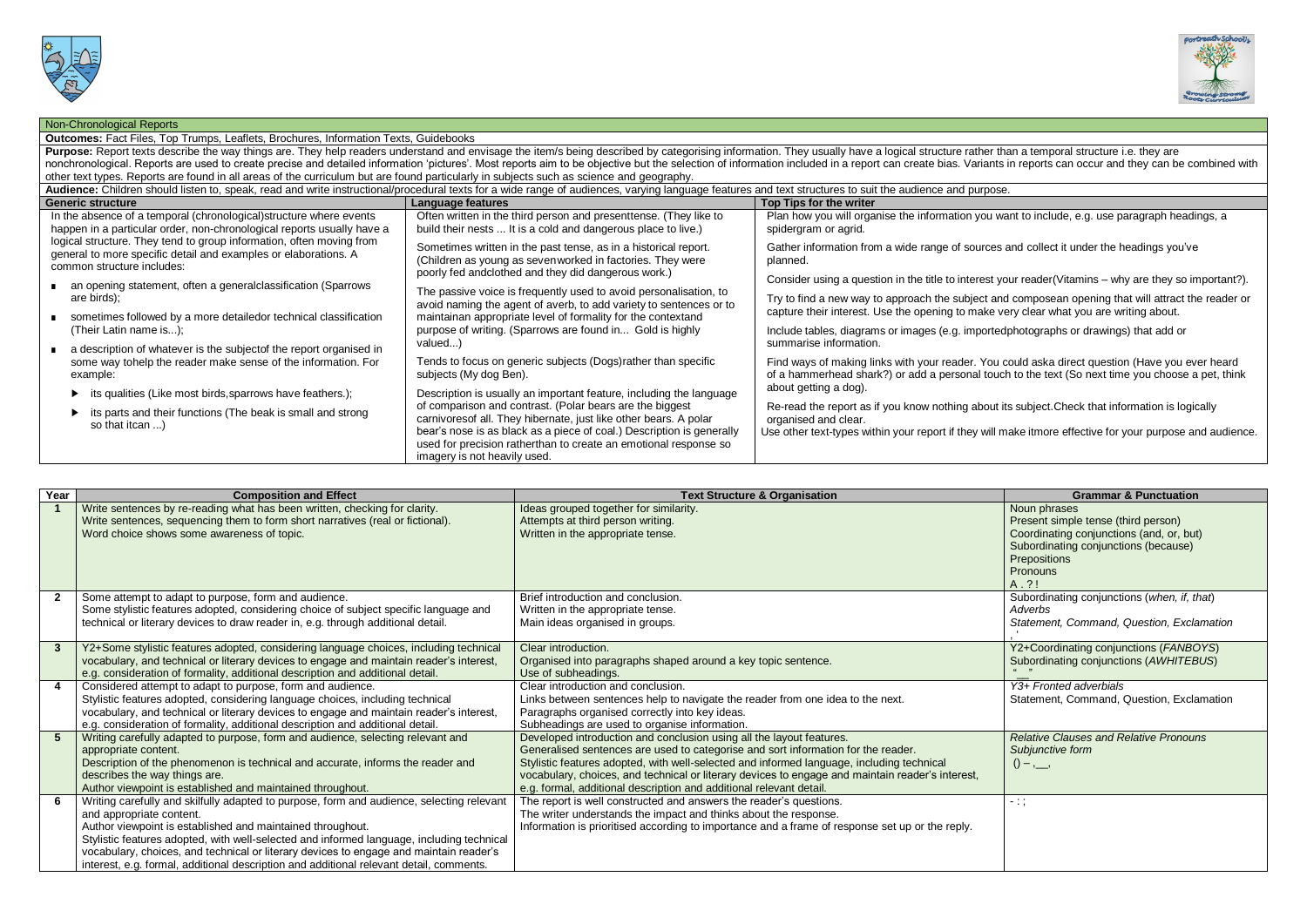

|                                                                                                                                                                                                                                                                                                                                                                                                                                                                                                                                                                                                                                                  | Outcomes: Diary, Letter, Newspaper, Autobiography, Biography, Eye- witness Account<br>Purpose: The primary purpose of recounts is to retell events. They are the basic form of many story telling texts, and in non-fiction texts they are used to create factual accounts of events. Recounts can entertain and/or |                                                                                                                                                                                                                                                                                                                                                                                                                                                                                                                                                                                                                                                                                                              |                                                                                                                                                                                                                                                                                                                                                                                                                                                                                                                                                                                                                                                                                                                                                                                                                                                                                         |                                                                                                                                                                                                                                  |
|--------------------------------------------------------------------------------------------------------------------------------------------------------------------------------------------------------------------------------------------------------------------------------------------------------------------------------------------------------------------------------------------------------------------------------------------------------------------------------------------------------------------------------------------------------------------------------------------------------------------------------------------------|---------------------------------------------------------------------------------------------------------------------------------------------------------------------------------------------------------------------------------------------------------------------------------------------------------------------|--------------------------------------------------------------------------------------------------------------------------------------------------------------------------------------------------------------------------------------------------------------------------------------------------------------------------------------------------------------------------------------------------------------------------------------------------------------------------------------------------------------------------------------------------------------------------------------------------------------------------------------------------------------------------------------------------------------|-----------------------------------------------------------------------------------------------------------------------------------------------------------------------------------------------------------------------------------------------------------------------------------------------------------------------------------------------------------------------------------------------------------------------------------------------------------------------------------------------------------------------------------------------------------------------------------------------------------------------------------------------------------------------------------------------------------------------------------------------------------------------------------------------------------------------------------------------------------------------------------------|----------------------------------------------------------------------------------------------------------------------------------------------------------------------------------------------------------------------------------|
|                                                                                                                                                                                                                                                                                                                                                                                                                                                                                                                                                                                                                                                  | variants of recounts can occur and they can be combined with other text types. For example, newspaper 'reports' on an event often consist of a recount of the event plus elements of explanation or other text types.                                                                                               |                                                                                                                                                                                                                                                                                                                                                                                                                                                                                                                                                                                                                                                                                                              |                                                                                                                                                                                                                                                                                                                                                                                                                                                                                                                                                                                                                                                                                                                                                                                                                                                                                         |                                                                                                                                                                                                                                  |
|                                                                                                                                                                                                                                                                                                                                                                                                                                                                                                                                                                                                                                                  | Audience: Children should listen to, speak, read and write recount texts for a wide range of audiences, varying language features and text structures to suit the audience and purpose.                                                                                                                             |                                                                                                                                                                                                                                                                                                                                                                                                                                                                                                                                                                                                                                                                                                              |                                                                                                                                                                                                                                                                                                                                                                                                                                                                                                                                                                                                                                                                                                                                                                                                                                                                                         |                                                                                                                                                                                                                                  |
|                                                                                                                                                                                                                                                                                                                                                                                                                                                                                                                                                                                                                                                  |                                                                                                                                                                                                                                                                                                                     | <b>Language Features</b>                                                                                                                                                                                                                                                                                                                                                                                                                                                                                                                                                                                                                                                                                     | Top Tips for Writers                                                                                                                                                                                                                                                                                                                                                                                                                                                                                                                                                                                                                                                                                                                                                                                                                                                                    |                                                                                                                                                                                                                                  |
| <b>Generic Structure</b><br>Structure often includes:<br>orientation such as scene-setting or establishingcontext (It was<br>the school holidays. I went to the park );<br>an account of the events that took place, often in chronological<br>order (The first person to arrive was );<br>some additional detail about each event (He wassurprised to see<br>$me.$ ;<br>reorientation, e.g. a closing statement that may include<br>elaboration. (I hope I can go to the parkagain next week. It was<br>fun.)<br>Structure sometimes reorganises the chronology of events using<br>techniques such as flashbacks, movingthe focus backwards and |                                                                                                                                                                                                                                                                                                                     | Usually written in the past tense. Some forms may use<br>present tense, e.g. informal anecdotal storytelling (Just<br>imagine - I'm in the park and I suddenlysee a giant bat flying<br>towards me!).<br>Events being recounted have a chronological order so<br>temporal connectives are common (then, next, first,<br>afterwards, just before that, at last, meanwhile).<br>The subject of a recount tends to focus on individual or group<br>participants (third person: they all shouted, she crept out, it<br>looked like an animal of some kind).<br>Personal recounts are common (first person: I was on my way to<br>school  Wegot on the bus).                                                      | Plan how you will organise the way you retell the events. You could use a timeline to help you plar<br>Details are important to create a recount rather than a simple list of events in order. Try using Who<br>Where?Who? What? Why? questions to help you plan what to include.<br>Decide how you will finish the recount. You'll need a definite ending, perhaps a summary or a con<br>onwhat happened (I think our school trip to the Science Museum was the best we have ever had).<br>Read the text through as if you don't know anything about what it is being recounted. Is it clear what<br>happened and when?<br>Is the style right for the genre you are using? (Technical/formal language to recount a science expe<br>powerful verbs and vivid description to recount an adventure, informal, personal language to tell yo<br>about something funny that happenedto you.) |                                                                                                                                                                                                                                  |
|                                                                                                                                                                                                                                                                                                                                                                                                                                                                                                                                                                                                                                                  | forwards in time, but thesestrategies are more often used in fiction                                                                                                                                                                                                                                                |                                                                                                                                                                                                                                                                                                                                                                                                                                                                                                                                                                                                                                                                                                              |                                                                                                                                                                                                                                                                                                                                                                                                                                                                                                                                                                                                                                                                                                                                                                                                                                                                                         |                                                                                                                                                                                                                                  |
| recounts.                                                                                                                                                                                                                                                                                                                                                                                                                                                                                                                                                                                                                                        |                                                                                                                                                                                                                                                                                                                     |                                                                                                                                                                                                                                                                                                                                                                                                                                                                                                                                                                                                                                                                                                              |                                                                                                                                                                                                                                                                                                                                                                                                                                                                                                                                                                                                                                                                                                                                                                                                                                                                                         |                                                                                                                                                                                                                                  |
| Year                                                                                                                                                                                                                                                                                                                                                                                                                                                                                                                                                                                                                                             | <b>Composition and Effect</b>                                                                                                                                                                                                                                                                                       | <b>Text Structure &amp; Organisation</b>                                                                                                                                                                                                                                                                                                                                                                                                                                                                                                                                                                                                                                                                     |                                                                                                                                                                                                                                                                                                                                                                                                                                                                                                                                                                                                                                                                                                                                                                                                                                                                                         | <b>Grammar &amp; Punctuation</b>                                                                                                                                                                                                 |
| $\overline{1}$                                                                                                                                                                                                                                                                                                                                                                                                                                                                                                                                                                                                                                   | Write sentences by re-reading what has been written, checking for<br>clarity.                                                                                                                                                                                                                                       | Written in sentences, sequencing them to form short narratives (real or fictional).<br>Recount: Ideas grouped together in time sequence. Written in first person.<br>Written in past tense.<br>Focused on individual or group participants.<br>Letter: Ideas grouped in sentences in time sequence.<br>Biography: Ideas grouped in sentences in time sequence.<br>Written in first person.<br>Written in past tense.<br>Focused on individual or group participants.<br>Newspaper: Ideas grouped in sentences in time sequence.<br>Attempts at third person writing.<br>Beginning describes what happened.                                                                                                   |                                                                                                                                                                                                                                                                                                                                                                                                                                                                                                                                                                                                                                                                                                                                                                                                                                                                                         | Noun phrases<br>Past tense<br>Coordinating conjunctions (and, or, but)<br>Subordinating conjunctions (because)<br>A. ?!                                                                                                          |
| $\overline{2}$                                                                                                                                                                                                                                                                                                                                                                                                                                                                                                                                                                                                                                   | Some attempt to adapt to purpose, form and audience.<br>Some evidence of author/character viewpoint being established and<br>maintained.<br>Some stylistic features adopted, considering choice of language and<br>technical or literary devices to draw reader in.                                                 | Y1+ Recount: Brief introduction and conclusion.<br>Main ideas organised in groups.<br>Ideas organised in chronological order using conjunctions that signal time.<br>Letter: Brief introduction and conclusion.<br>Written in the past tense.<br>Main ideas organised in groups.<br>Using sequencing techniques - time related words.<br>Biography: Brief introduction and conclusion<br>Main ideas organised into groups.<br>Ideas organised in chronological order using conjunctions that signal time.<br>Newspaper: Brief introduction and conclusion.<br>Written in the past tense.<br>Main ideas organised into groups.<br>Using sequencing techniques - time related words.<br>A photo with a caption |                                                                                                                                                                                                                                                                                                                                                                                                                                                                                                                                                                                                                                                                                                                                                                                                                                                                                         | Expanded noun phrases<br>Past simple tense<br>Past progressive tense<br>Coordinating conjunctions (and, or, but)<br>Subordinating conjunctions (because, whe<br>that)<br>Adverbs<br>Statement, Question, Exclamation<br>A. ? ! , |
|                                                                                                                                                                                                                                                                                                                                                                                                                                                                                                                                                                                                                                                  | Some attempt to adapt to purpose, form and audience.<br>Some evidence of author/character viewpoint being established and<br>maintained.<br>Some stylistic features adopted, considering choice of language and<br>technical or literary devices to draw reader in.                                                 | <b>Recount:</b> Clear introduction.<br>Organised into paragraphs shaped around key events.<br>A closing statement to summarise the overall impact.<br>Letter: Clear introduction.<br>Points about the visit/issue.<br>Organised into paragraphs denoted by time/place. Topic sentences.<br>Some letter layout features included.<br>Biography: Clear introduction.<br>Organised into paragraphs shaped around key events.<br>A closing statement to summarise the overall impact.<br>Newspaper: Clear introduction.                                                                                                                                                                                          |                                                                                                                                                                                                                                                                                                                                                                                                                                                                                                                                                                                                                                                                                                                                                                                                                                                                                         | Coordinating conjunctions (FANBOYS)<br>Subordinating conjunctions (AWHITEBUS)<br>$\hspace{0.05cm}$                                                                                                                               |



unts can entertain and/or inform. Like all text types,<br>or other text types.

- an a simple list of events in order. Try using When? plan what to include.
- Decide how you will finish the recount. You'll need a definite ending, perhaps a summary or a comment
	- ngabout what it is being recounted. Is it clear what
	- nnical/formal language to recount a science experiment, adventure, informal, personal language to tell your friends

| <b>Grammar &amp; Punctuation</b>                                                                                                                                                                                                             |
|----------------------------------------------------------------------------------------------------------------------------------------------------------------------------------------------------------------------------------------------|
| Noun phrases<br>Past tense<br>Coordinating conjunctions (and, or, but)<br>Subordinating conjunctions (because)<br>A. ?!                                                                                                                      |
| Expanded noun phrases<br>Past simple tense<br>Past progressive tense<br>Coordinating conjunctions (and, or, but)<br>Subordinating conjunctions (because, when, if,<br>that)<br><b>Adverbs</b><br>Statement, Question, Exclamation<br>A. ?'.' |
| Coordinating conjunctions (FANBOYS)<br>Subordinating conjunctions (AWHITEBUS)                                                                                                                                                                |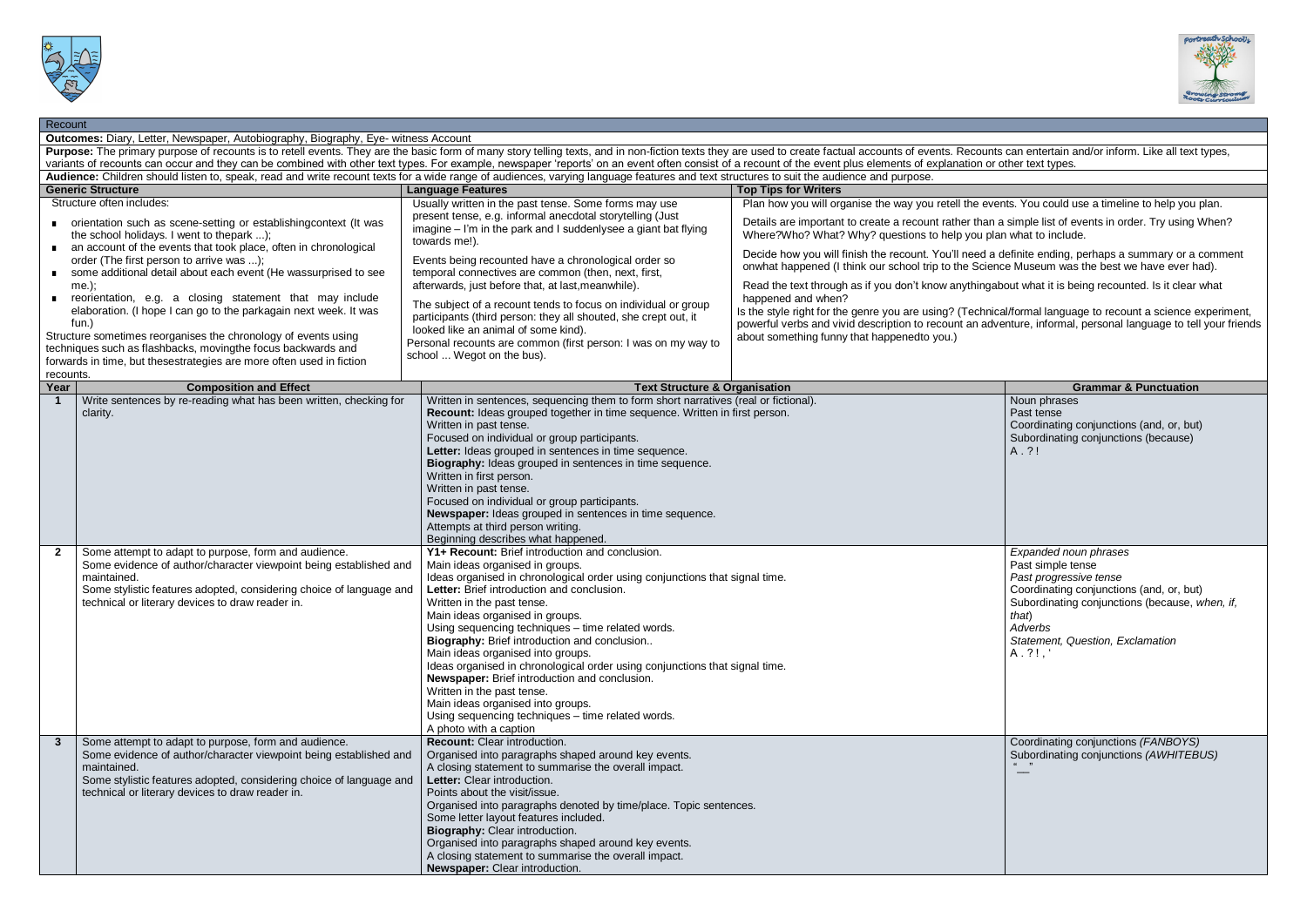

|                 |                                                                                                                                                                                                                                                                                                                                                                              | Points about the visit/issue.<br>Organised into paragraphs denoted by time/place. Topic sentences.<br>Some newspaper layout features included.<br>A bold eye-catching headline.                                                                                                                                                                                                                                                                                                                                                                                                                                                                                                                                                                                                                                                                                                                                                                                                                                                                                                                                                                                                                                              |
|-----------------|------------------------------------------------------------------------------------------------------------------------------------------------------------------------------------------------------------------------------------------------------------------------------------------------------------------------------------------------------------------------------|------------------------------------------------------------------------------------------------------------------------------------------------------------------------------------------------------------------------------------------------------------------------------------------------------------------------------------------------------------------------------------------------------------------------------------------------------------------------------------------------------------------------------------------------------------------------------------------------------------------------------------------------------------------------------------------------------------------------------------------------------------------------------------------------------------------------------------------------------------------------------------------------------------------------------------------------------------------------------------------------------------------------------------------------------------------------------------------------------------------------------------------------------------------------------------------------------------------------------|
| 4               | Considered attempt to adapt to purpose, form and audience.<br>Evidence of author/character viewpoint being established and                                                                                                                                                                                                                                                   | <b>Recount:</b> Clear introduction and conclusion.<br>Links between sentences help to navigate the reader from one idea to the next.                                                                                                                                                                                                                                                                                                                                                                                                                                                                                                                                                                                                                                                                                                                                                                                                                                                                                                                                                                                                                                                                                         |
|                 | maintained.<br>Stylistic features adopted, considering choice of language and<br>technical or literary devices to draw reader in.                                                                                                                                                                                                                                            | Paragraphs organised correctly around key events. Elaboration is used to reveal the writer's emotions and<br>responses.<br>Letter: Clear introduction and conclusion.                                                                                                                                                                                                                                                                                                                                                                                                                                                                                                                                                                                                                                                                                                                                                                                                                                                                                                                                                                                                                                                        |
|                 |                                                                                                                                                                                                                                                                                                                                                                              | Links between key ideas in the letter.<br>Paragraphs organised correctly into key ideas.<br>All letter layout features included.                                                                                                                                                                                                                                                                                                                                                                                                                                                                                                                                                                                                                                                                                                                                                                                                                                                                                                                                                                                                                                                                                             |
|                 |                                                                                                                                                                                                                                                                                                                                                                              | Biography: Clear introduction and conclusion.<br>Links between sentences help to navigate the reader from one idea to the next.<br>Paragraphs organised around key events.                                                                                                                                                                                                                                                                                                                                                                                                                                                                                                                                                                                                                                                                                                                                                                                                                                                                                                                                                                                                                                                   |
|                 |                                                                                                                                                                                                                                                                                                                                                                              | Elaboration is used to reveal the writer's emotions and responses.<br>Newspaper: Clear introduction and conclusion.<br>Links between key ideas in the newspaper.                                                                                                                                                                                                                                                                                                                                                                                                                                                                                                                                                                                                                                                                                                                                                                                                                                                                                                                                                                                                                                                             |
|                 |                                                                                                                                                                                                                                                                                                                                                                              | Who, what, where, when and why information is clear to orientate the reader.<br>Paragraphs organised around key events.<br>All newspaper layout features included.                                                                                                                                                                                                                                                                                                                                                                                                                                                                                                                                                                                                                                                                                                                                                                                                                                                                                                                                                                                                                                                           |
|                 |                                                                                                                                                                                                                                                                                                                                                                              | Bold eye-catching headline which includes alliteration.                                                                                                                                                                                                                                                                                                                                                                                                                                                                                                                                                                                                                                                                                                                                                                                                                                                                                                                                                                                                                                                                                                                                                                      |
| $5\phantom{.0}$ | Writing adapted to purpose, form and audience.<br>Author/character viewpoint is established and maintained<br>throughout, with considered use of formal and informal language to<br>engage the reader.<br>Stylistic features adopted, with well-considered and informed choice<br>of language and technical or literary devices to engage and maintain<br>reader's interest. | Recount: Developed introduction and conclusion including elaborated personal response.<br>Description of events are detailed and engaging.<br>The information is organised chronologically with clear signals to the reader about time, place and personal response.<br>Purpose of the recount: an experience revealing the writer's perspective.<br>Letter: Developed introduction and conclusion using all the letter layout features.<br>Paragraphs developed with prioritised information.<br>Purpose of letter clear and transparent for reader. Formal language used throughout to engage the reader.<br>Biography: Developed introduction and conclusion including elaborated personal response.<br>Description of events are detailed and engaging.<br>The information is organised chronologically with clear signals to the reader about time, place and personal response.<br>Purpose of the recount an experience revealing the writer's perspective.<br>Newspaper: Developed introduction and conclusion using all the newspaper's layout features.<br>Paragraphs developed with prioritised information into columns.<br>Subheadings are used as an organisational device.<br>Quotations are succinct/emotive. |
| 6               | Writing adapted to purpose, form and audience<br>Author/character viewpoint is established and maintained<br>throughout.<br>Stylistic features adopted, with well-selected and informed choice of<br>language and technical or literary devices to engage and maintain<br>reader's interest.                                                                                 | Recount: The report is well constructed and answers the reader's questions.<br>The writer understands the impact and thinks about the response.<br>Information is prioritised according to importance and a frame of response set up or the reply.<br>Letter: The Letter is well-constructed and answers the reader's questions.<br>The writer understands the impact and thinks about the response.<br>Information is prioritised according to importance and a frame of response set up for the reply.<br>Biography: Developed introduction and conclusion including elaborated personal response.<br>Description of events are detailed and engaging.<br>The information is organised chronologically with clear signals to the reader about time, place and personal response.<br>Purpose of the recount an experience revealing the writer's perspective.<br>Newspaper: The newspaper is well-constructed and answers the reader's questions.<br>The writer understands the impact and thinks about the response.<br>Information is prioritised according to importance and a frame of response set up for the reply.<br>Headlines include puns.                                                                        |



|    | Fronted adverbials                                    |
|----|-------------------------------------------------------|
|    |                                                       |
| e. | Relative Clauses and Relative Pronouns<br>$() - , \_$ |
| e. |                                                       |
|    | Subjunctive form<br>$\ddot{ }$ ;                      |
| e. |                                                       |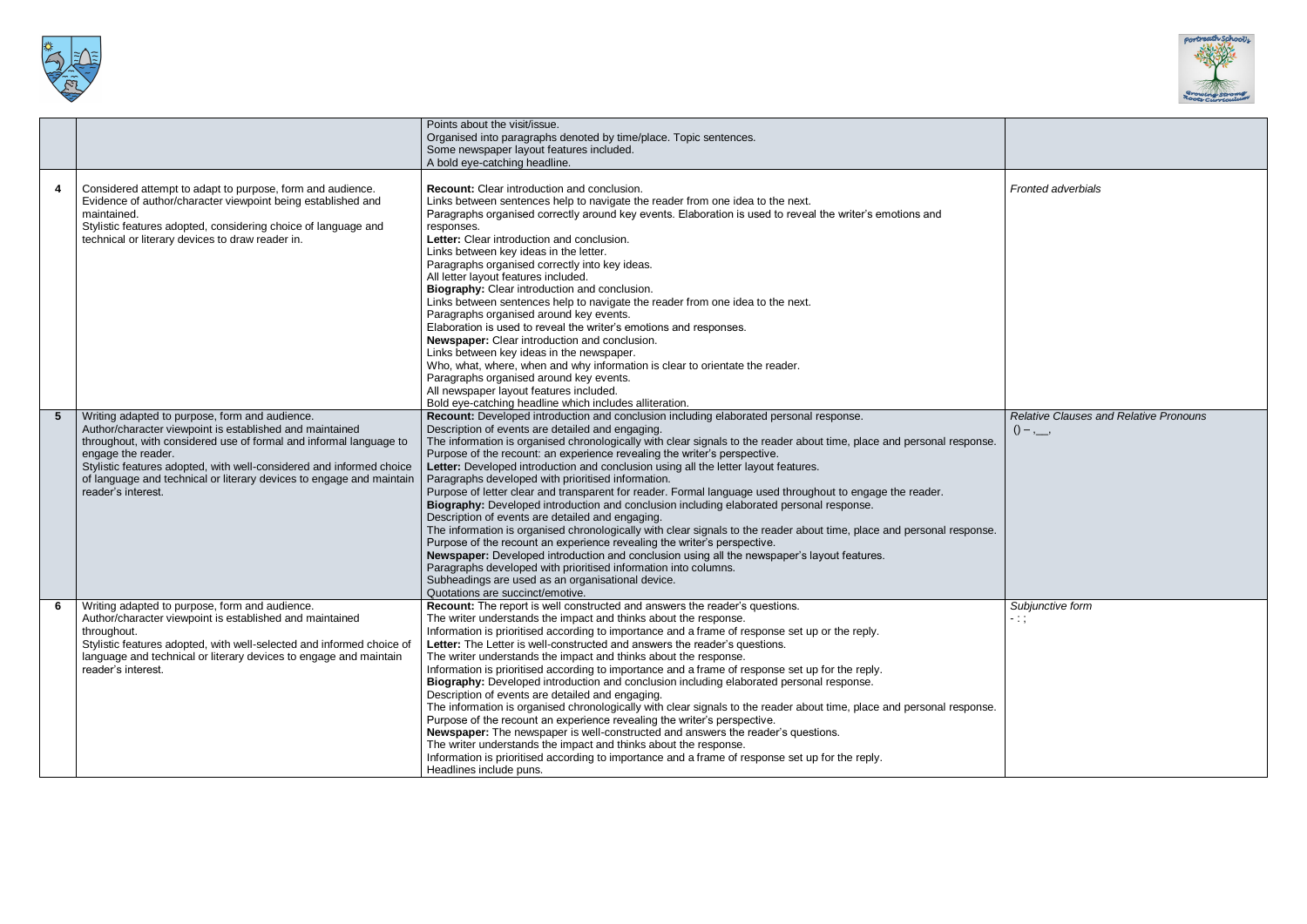

## **Explanation Outcomes:** Processes, Diagrams, Flowcharts Purpose: To explain how or why, e.g. to explain the processes involved in natural/social phenomena or to explain why something is the way it is. Explanation texts generally explain processes rather than describe them. An e answers 'how' or 'why' questions and include causes, motives or reasons. **Generic structure Language features Top Tips for the writer** A general statement to introduce the topic being explained. (In the winter some animals hibernate.) The steps or phases in a process are explained logically,in order. (**When** the nights get longer ... Written in simple present tense. (Hedgehogs wake up again in thespring.) Use of temporal connectives, e.g.first, then, after that, finally. Choose a title that shows what you are explaining, perhaps using why or how. (How do hedgehogs survivethe winter? Why does it get dark at night?) Decide whether you need to include images or other features to help your reader, e.g. diagrams, photographs,a flow chart, a text box, captions, a list or a glossary. Use the first paragraph to introduce what you will be explaining. Plan the steps in your explanation and check that you have included any necessary information about how andwhy things happen as they do.

**because** the temperature begins to drop ... **so** the hedgehog looks fora safe place to hide.) Use of causal conjunctions, e.g. so, because of this. Add a few interesting details. Interest the reader by talking directly to them (You'll be surprised to know that ... Have you ever thought about theway that ...?) or by relating the subject to their own experience at the end (So next time you see a pile of dead leaves in the autumn ...). Re-read your explanation as if you know nothing at allabout the subject. Check that there are no gaps in theinformation. Remember that you can adapt explanatory texts or combine them with other text types to make them workeffectively for your audience and purpose.

|                           | Audience: Children should listen to, speak, read and write explanation texts for a wide range of audiences, varying language features and text structures to suit the audience and purpose.                                                                              |                                                                                                                                                                                                                                                                                                                                                                                                                                                                                                                                                                                                                                                                                                             |  |  |  |
|---------------------------|--------------------------------------------------------------------------------------------------------------------------------------------------------------------------------------------------------------------------------------------------------------------------|-------------------------------------------------------------------------------------------------------------------------------------------------------------------------------------------------------------------------------------------------------------------------------------------------------------------------------------------------------------------------------------------------------------------------------------------------------------------------------------------------------------------------------------------------------------------------------------------------------------------------------------------------------------------------------------------------------------|--|--|--|
| Year                      | <b>Composition and Effect</b>                                                                                                                                                                                                                                            | <b>Text Structure &amp; Organisation</b>                                                                                                                                                                                                                                                                                                                                                                                                                                                                                                                                                                                                                                                                    |  |  |  |
| $2^{\circ}$<br>(Sycamore) | Some attempt to adapt to purpose, form and<br>audience.<br>Some stylistic features adopted, considering choice<br>of subject specific language and technical or literary<br>devices to draw reader in.                                                                   | Produce a simple flowchart or diagram independently (following a practical task).<br>Simple statements written under given headings to explain a process.<br>Statements usually given in some level or order suggesting a process.                                                                                                                                                                                                                                                                                                                                                                                                                                                                          |  |  |  |
| 3 <sup>1</sup>            | Some attempt to adapt to purpose, form and<br>audience.<br>Some stylistic features adopted, considering choice<br>of subject specific language and technical or literary<br>devices to draw reader in.                                                                   | Statements are given in some level or order suggesting a process.<br>Simple overall text structure given includes a brief introduction and concluding sentence.<br>Some divisions between sections are indicated e.g. subheadings, bullet points and paragraphs.<br>Similar information is grouped together and ordered logically.<br>Within sections, pronoun references or vocabulary choices generally maintain links between ideas.<br>Information given in each section links together.                                                                                                                                                                                                                |  |  |  |
| 4                         | Considered attempt to adapt to purpose, form and<br>audience.<br>Stylistic features adopted, considering language<br>choices, including subject specific language, and<br>technical or literary devices to draw reader in.                                               | Some divisions between sections are indicated e.g. subheadings, bullet points and paragraphs.<br>Similar information is grouped together and ordered logically.<br>Within sections, pronoun references or vocabulary choices generally maintain links between ideas.<br>Information given in each section links together.<br>Report is shaped to help the reader e.g. title, subheading, quotations (if needed).<br>Diagrams etc may be incorporated to aid explanation.<br>Introduction sets a simple context and provides a clear sense of purpose.<br>Sections or paragraphs clearly identifiable but transitions between them not always smooth.<br>Conclusion clearly sums up the report.              |  |  |  |
| 5 <sup>5</sup>            | Writing adapted to purpose, form and audience.<br>Stylistic features adopted, with well-considered<br>language choices, including subject specific<br>vocabulary, and technical or literary devices to<br>engage and maintain reader's interest.                         | $Y4+$<br>Connections between ideas are established and maintained throughout e.g. by reference to previous part of the text.                                                                                                                                                                                                                                                                                                                                                                                                                                                                                                                                                                                |  |  |  |
| 6                         | Writing carefully adapted to purpose, form and<br>audience.<br>Stylistic features adopted, with well-selected and<br>informed language choices, including subject<br>specific vocabulary, and technical or literary devices<br>to engage and maintain reader's interest. | $Y5+$<br>Sections are ordered.<br>Diagrams are added to provide further clarity.<br>Relationships between paragraphs give structure to the whole article e.g. an engaging title followed by a focused<br>introduction and ended with a focused conclusion.<br>Conclusion draws together key features and includes reflective comments.<br>Transitions between paragraphs are controlled.<br>Sections within the report are sequenced for effect e.g. information is clearly prioritised and manipulated for maximum<br>effect.<br>Paragraphs vary in length and structure to create interest.<br>Reports are carefully structured with balance of text and appropriate diagrams to enhance the explanation. |  |  |  |



**Grammar & Punctuation** *Expanded noun phrases* Present simple tense *Present progressive tense* Coordinating conjunctions (and, or, but) Subordinating conjunctions (because, *when, if, that*) *Adverbs Statement, Question, Exclamation* A . ? ! *, '* Coordinating conjunctions (*FANBOYS*) Subordinating conjunctions (*AWHITEBUS*)  $'$  " *Fronted adverbials* **:** *Relative Clauses and Relative Pronouns*  $() - , \_$  $-$  : ;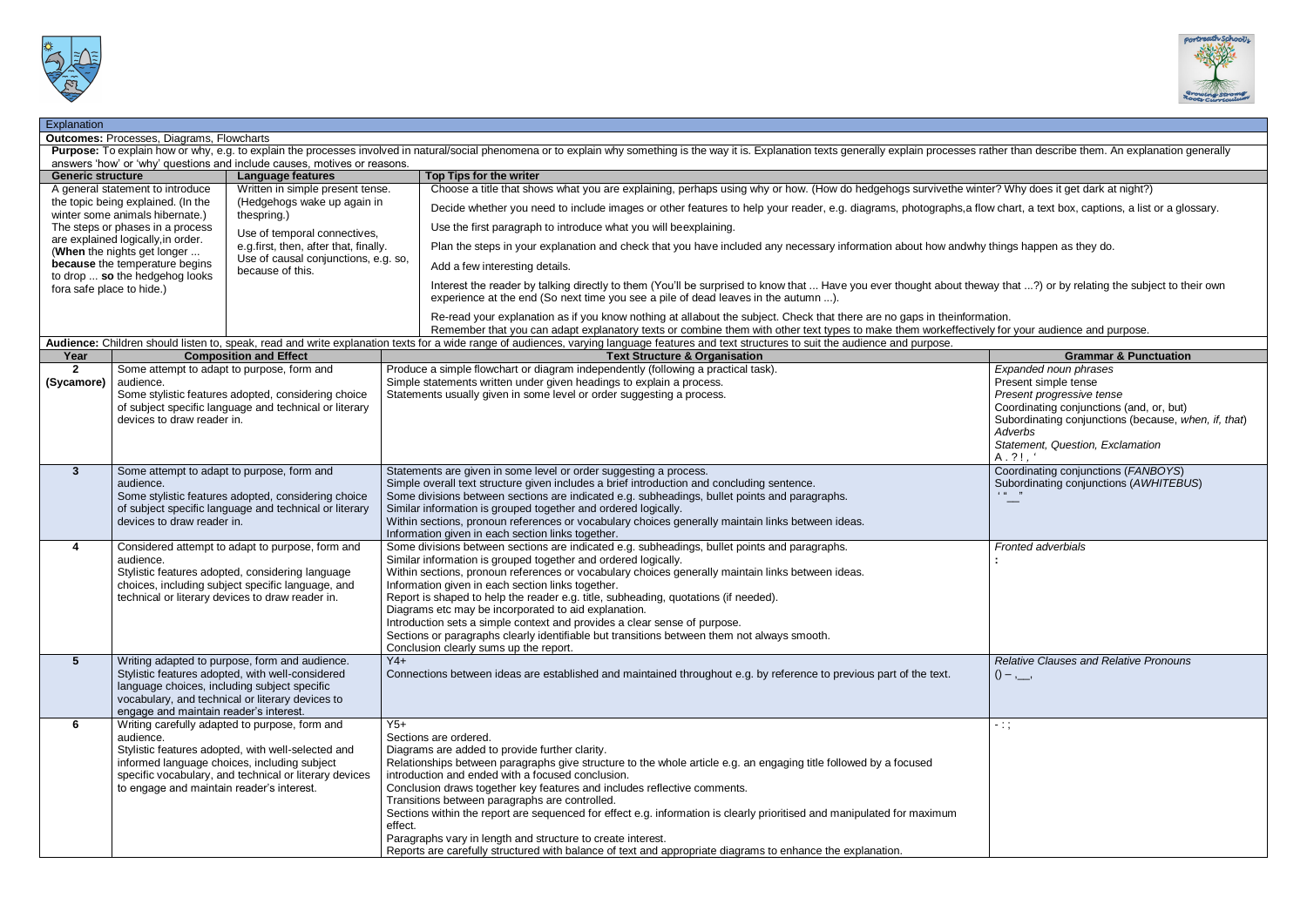

# Persuasion

**Purpose:** To argue a case from a particular point of view and to encourage the reader/listener towards the same way of seeing things. Persuasive texts (oral and written) usually involve careful and strategic selection and organisation of information, often as a series of major points. Each point may require elaboration (explanation, evidence and/or examp intention of encouraging the reader into a particular way of seeing or understanding things. This intention may be covert. Persuasive texts generally make use of vocabulary choice, rhetorical questions and even simple psyc the reader. They often include other models of communication (e.g. visual images) with written text in order to achieve the desired effect on their audience. Like all text types, variants of persuasion can occur and they c

**Outcomes:** Letter, Leaflet, Advert, Guidebook, Magazine article, Newspaper, Debate (oral and written) Speech (oral and written)

*Future Relative Clauses and Relative Pronouns Subjunctive form*  $) - , \_ ,$ 

|                                                                                                                                                                                                                                                                                                               |                                                                                                                                                                                                                                                                                                                                                                                                                                      |                                                                                                                                                                                                                                                                                                                                                                                  |                                                                                                                                           | inc reader. They unch include unch mudels or communication (e.g. visual images) with whiteh text in unch to achieve the uesined enect on their adulehoe. Ene all text types, vaniants or persuasion ca<br>types. Persuasion is not always necessarily a distinct text-type in its own right; elements of persuasion writing can be found in many different texts, both on paper or on screen.                                                  |                                                                                              |  |
|---------------------------------------------------------------------------------------------------------------------------------------------------------------------------------------------------------------------------------------------------------------------------------------------------------------|--------------------------------------------------------------------------------------------------------------------------------------------------------------------------------------------------------------------------------------------------------------------------------------------------------------------------------------------------------------------------------------------------------------------------------------|----------------------------------------------------------------------------------------------------------------------------------------------------------------------------------------------------------------------------------------------------------------------------------------------------------------------------------------------------------------------------------|-------------------------------------------------------------------------------------------------------------------------------------------|------------------------------------------------------------------------------------------------------------------------------------------------------------------------------------------------------------------------------------------------------------------------------------------------------------------------------------------------------------------------------------------------------------------------------------------------|----------------------------------------------------------------------------------------------|--|
|                                                                                                                                                                                                                                                                                                               |                                                                                                                                                                                                                                                                                                                                                                                                                                      |                                                                                                                                                                                                                                                                                                                                                                                  |                                                                                                                                           | Audience: Children should listen to, speak, read and write instructional/procedural texts for a wide range of audiences, varying language features and text structures to suit the audience and purpose.                                                                                                                                                                                                                                       |                                                                                              |  |
| Generic structure                                                                                                                                                                                                                                                                                             |                                                                                                                                                                                                                                                                                                                                                                                                                                      | Language features                                                                                                                                                                                                                                                                                                                                                                |                                                                                                                                           | <b>Top Tips for Writers</b>                                                                                                                                                                                                                                                                                                                                                                                                                    |                                                                                              |  |
|                                                                                                                                                                                                                                                                                                               | An opening statement (thesis) that sums                                                                                                                                                                                                                                                                                                                                                                                              | Written in simple present tense.                                                                                                                                                                                                                                                                                                                                                 |                                                                                                                                           | Decide on the viewpoint you want to present and carefully select the informa                                                                                                                                                                                                                                                                                                                                                                   |                                                                                              |  |
|                                                                                                                                                                                                                                                                                                               | up theviewpoint being presented.<br>(Greentrees Hotel is the best in the world.<br>School uniform is a good idea.)                                                                                                                                                                                                                                                                                                                   | Often refers to generic rather than specificparticipants (Vegetables<br>are good for you. They ).                                                                                                                                                                                                                                                                                |                                                                                                                                           | Organise the main points to be made in the best order, decide whichpersuas<br>Plan some elaboration/explanation, evidence/example(s) for each key point                                                                                                                                                                                                                                                                                        |                                                                                              |  |
|                                                                                                                                                                                                                                                                                                               | Strategically organised information<br>presents and then elaborates on the<br>desired viewpoint. (Vote for me because I<br>am very experienced. I havebeen a school                                                                                                                                                                                                                                                                  | Uses logical rather than temporal conjunctions (This proves that<br>So it's clear<br>Therefore ).<br>Tends to move from general to specific. (Thehotel is comfortable.<br>The beds are soft, thechairs are specially made to support your<br>back and all rooms have thick carpet.)                                                                                              |                                                                                                                                           | Think about counter arguments your reader might come up with and include<br>Try to appear reasonable and use facts rather than emotive comments.<br>Choose strong, positive words and phrases and avoid sounding negative. U                                                                                                                                                                                                                   |                                                                                              |  |
| councillor three times and I have)<br>A closing statement repeats and reinforces<br>the original thesis. (All the evidence shows<br>that<br>It's quite clear that  Having seen all that<br>we offer you, there can be no doubt that we<br>are thebest.)                                                       |                                                                                                                                                                                                                                                                                                                                                                                                                                      | Use of rhetorical questions. (Do you want toget left behind in the<br>race to be fashionable? Want to be the most relaxed person in<br>town? So what do you have to doto?)<br>Text is often combined with other media to emotively enhance an<br>aspect of the argument, e.g. a photo of a secluded beach, the sound of<br>birds in a forest glade or a picture of a cute puppy. |                                                                                                                                           | Use techniques to get the reader on your side:<br>address them directly (This is just what you've been waiting for.<br>adopt a friendly and informal tone;=<br>use memorable or alliterative slogans (Happy Holidays at Haze<br>use simple psychology to appeal to the reader's judgement. (Ev<br>agree that  Choosing this will make you happy and contented.<br>Re-read the text as if you have no opinion and decide if you would be persua |                                                                                              |  |
| Year                                                                                                                                                                                                                                                                                                          |                                                                                                                                                                                                                                                                                                                                                                                                                                      | <b>Composition and Effect</b>                                                                                                                                                                                                                                                                                                                                                    |                                                                                                                                           | <b>Text Structure &amp; Organisation</b>                                                                                                                                                                                                                                                                                                                                                                                                       |                                                                                              |  |
| $\mathbf{2}$<br>(Sycamore)                                                                                                                                                                                                                                                                                    | Some attempt to adapt to purpose, form and audience.<br>Some evidence of viewpoint being established and maintained.<br>draw reader in.                                                                                                                                                                                                                                                                                              | Some stylistic features adopted, considering choice of subject specific language to                                                                                                                                                                                                                                                                                              | Brief introduction and conclusion.<br>Written in the present tense.<br>Main ideas organised into groups.                                  |                                                                                                                                                                                                                                                                                                                                                                                                                                                | Expan<br>Preser<br>Preser<br>Past s<br>Past p<br>Coordi<br>Subor<br>Adver<br>Staten<br>A. ?! |  |
| $\mathbf{3}$                                                                                                                                                                                                                                                                                                  | See above                                                                                                                                                                                                                                                                                                                                                                                                                            |                                                                                                                                                                                                                                                                                                                                                                                  | Clear introduction.<br>Points about subject/issue organised into paragraphs.<br>Sub-heading used to organise texts.                       |                                                                                                                                                                                                                                                                                                                                                                                                                                                | Presei<br>Past p                                                                             |  |
| Considered attempt to adapt to purpose, form and audience.<br>4<br>Evidence of author/character viewpoint being established and maintained.<br>Stylistic features adopted, considering language choices, including persuasive<br>techniques and devices, and technical or literary devices to draw reader in. |                                                                                                                                                                                                                                                                                                                                                                                                                                      | Clear introduction and conclusion.<br>Links between key ideas.<br>Paragraphs organised correctly into key ideas. Subheading.<br>Topic sentences.                                                                                                                                                                                                                                 |                                                                                                                                           | Coordi<br>Subor<br>Fronte                                                                                                                                                                                                                                                                                                                                                                                                                      |                                                                                              |  |
| $5\phantom{.0}$                                                                                                                                                                                                                                                                                               | Writing skilfully adapted to purpose, form and audience.<br>Author/character viewpoint is established and maintained throughout.<br>Understanding of the impact or the emotive language<br>Responses are considered.<br>Stylistic features adopted, with well-selected and informed language choices,<br>including persuasive techniques and devices, and technical or literary devices to<br>engage and maintain reader's interest. |                                                                                                                                                                                                                                                                                                                                                                                  | Arguments are well constructed that answer the reader's questions.<br>Information is prioritised according to the writer's point of view. |                                                                                                                                                                                                                                                                                                                                                                                                                                                | Future<br>Relativ<br>Subjur<br>$() - , \_$                                                   |  |
| See Y5<br>6<br>Emotive language used throughout to engage the reader.                                                                                                                                                                                                                                         |                                                                                                                                                                                                                                                                                                                                                                                                                                      | Developed introduction and conclusion using all the argument or leaflet layout features.<br>$\sim 1.1$<br>Paragraphs developed with prioritised information. Viewpoint is transparent for reader.                                                                                                                                                                                |                                                                                                                                           |                                                                                                                                                                                                                                                                                                                                                                                                                                                |                                                                                              |  |



nformationthat supports it.

ersuasive information you will add to support each.

point but avoid sounding like a list.

nclude evidence to make them seem incorrect/irrelevant.

tive. Useshort sentences for emphasis.

ng for.)

HazelHouse) ent. (Everyone knows that ... Nine out of ten people tented. You'd be foolishnot to sign up.) bersuaded. **Grammar & Punctuation** 

*Expanded noun phrases* Present simple tense *Present progressive tense* Past simple tense *Past progressive tense* Coordinating conjunctions (and, or, but) Subordinating conjunctions (because, *when, if, that*) *Adverbs Statement, Command, Question Exclamation*  $A. ? !$ ,  $'$ *Present perfect tense Past perfect tense*

Coordinating conjunctions (*FANBOYS*) Subordinating conjunctions (*AWHITEBUS*) *Fronted adverbials*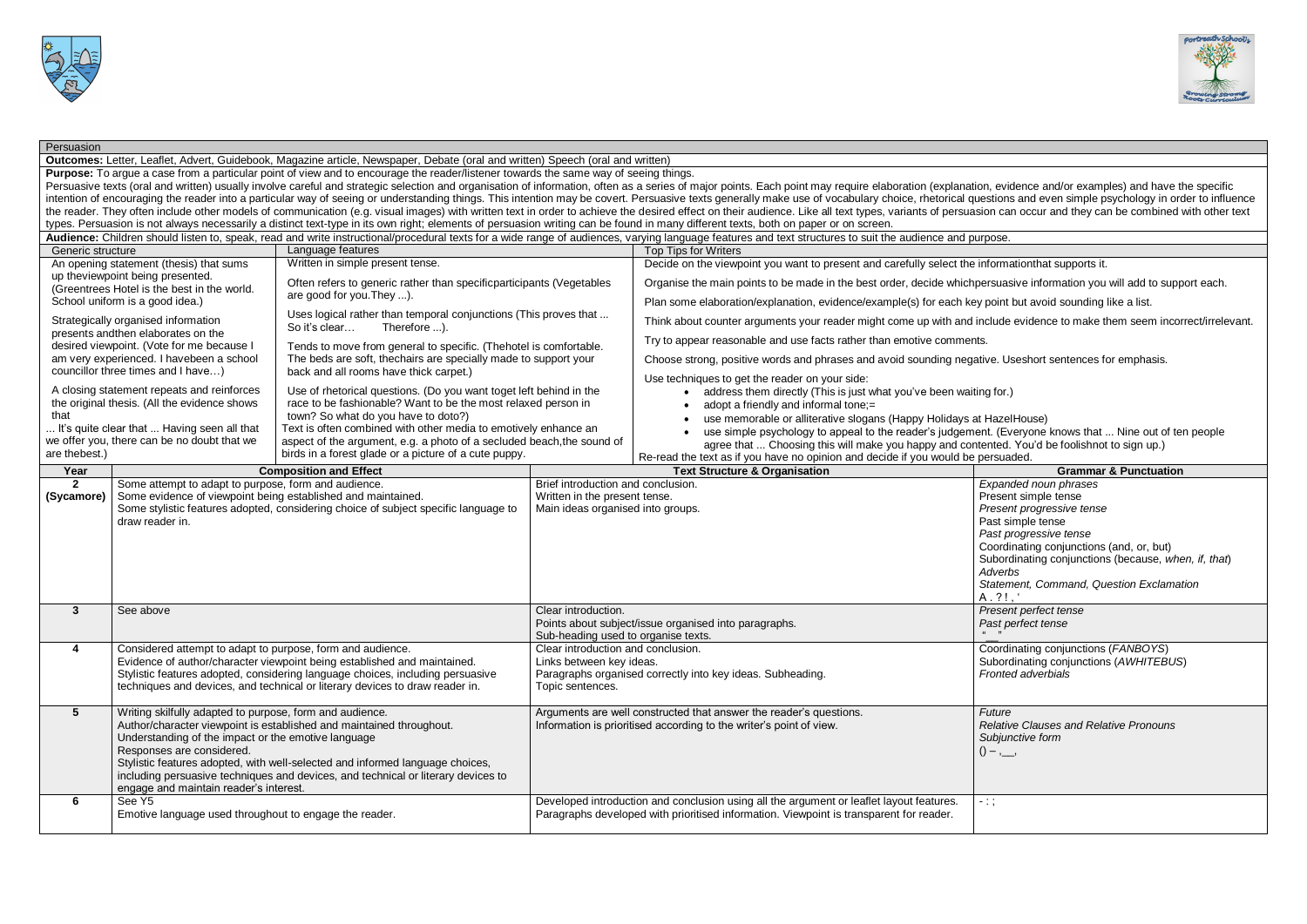

| <b>Discussion</b>                                                                                                                                                                                                            |                                                                                                                                                                                                                                                                                                                                                                                                                                                                                                                                                 |                                                                                                                                                                                                                                |                                                                                                                                                                           |                                                                                                                                                                                                                                 |                                                                   |  |
|------------------------------------------------------------------------------------------------------------------------------------------------------------------------------------------------------------------------------|-------------------------------------------------------------------------------------------------------------------------------------------------------------------------------------------------------------------------------------------------------------------------------------------------------------------------------------------------------------------------------------------------------------------------------------------------------------------------------------------------------------------------------------------------|--------------------------------------------------------------------------------------------------------------------------------------------------------------------------------------------------------------------------------|---------------------------------------------------------------------------------------------------------------------------------------------------------------------------|---------------------------------------------------------------------------------------------------------------------------------------------------------------------------------------------------------------------------------|-------------------------------------------------------------------|--|
|                                                                                                                                                                                                                              | <b>Outcomes: Debate, Balanced Argument, Oral and Written</b>                                                                                                                                                                                                                                                                                                                                                                                                                                                                                    |                                                                                                                                                                                                                                |                                                                                                                                                                           |                                                                                                                                                                                                                                 |                                                                   |  |
|                                                                                                                                                                                                                              | Purpose: To present a reasoned and balanced overview of an issue or controversial topic. Usually aims to provide two or more different views on an issue, each with elaborations, evidence and/ or examples.                                                                                                                                                                                                                                                                                                                                    |                                                                                                                                                                                                                                |                                                                                                                                                                           |                                                                                                                                                                                                                                 |                                                                   |  |
|                                                                                                                                                                                                                              | <b>Generic Structure</b>                                                                                                                                                                                                                                                                                                                                                                                                                                                                                                                        | <b>Language features</b>                                                                                                                                                                                                       |                                                                                                                                                                           | Top Tips for the writer                                                                                                                                                                                                         |                                                                   |  |
| The most common structure includes:<br>a statement of the issues involved and apreview of the main arguments;<br>arguments for, with supportingevidence/examples;<br>arguments against or alternative views, with supporting |                                                                                                                                                                                                                                                                                                                                                                                                                                                                                                                                                 | Written in simple present tense.<br>Generalises the participants and things it refersto using uncountable noun<br>phrases (some people, most dogs), nouns that categorise (vehicles, pollution)<br>and abstract nouns (power). |                                                                                                                                                                           |                                                                                                                                                                                                                                 | Questions often make good titles. (Sh<br>global energy?)          |  |
|                                                                                                                                                                                                                              |                                                                                                                                                                                                                                                                                                                                                                                                                                                                                                                                                 |                                                                                                                                                                                                                                |                                                                                                                                                                           | Use the introduction to show why you<br>a lot of disagreement about x and peo                                                                                                                                                   |                                                                   |  |
| evidence/examples.<br>Another common structure presents the arguments 'for' and 'against'                                                                                                                                    |                                                                                                                                                                                                                                                                                                                                                                                                                                                                                                                                                 |                                                                                                                                                                                                                                | Uses conjunctions (for example, therefore, however).                                                                                                                      |                                                                                                                                                                                                                                 | Make sure you show both/all sides of                              |  |
|                                                                                                                                                                                                                              | alternatively.                                                                                                                                                                                                                                                                                                                                                                                                                                                                                                                                  |                                                                                                                                                                                                                                | Generic statements are often followed by specific examples (Most vegetarians                                                                                              |                                                                                                                                                                                                                                 | Support each viewpoint you present v                              |  |
| Discussion texts usually end with a summaryand a statement of recommendation<br>or conclusion. The summary may develop one particular viewpoint using<br>reasoned judgements based on the evidence provided.                 |                                                                                                                                                                                                                                                                                                                                                                                                                                                                                                                                                 | disagree. Dave Smith, a vegetarian for 20 years, finds that )<br>Sometimes combined with diagrams, illustrations, moving images and sound to<br>provide additional information or give evidence.                               |                                                                                                                                                                           | If you opt to support one particular vie<br>reasons for your decision.<br>Don't forget that discussion texts can b<br>on your audience and purpose.                                                                             |                                                                   |  |
|                                                                                                                                                                                                                              | Audience: Children should listen to, speak, read and write discussion texts for a wide range of audiences, varying language features and text structures to suit the audience and purpose.                                                                                                                                                                                                                                                                                                                                                      |                                                                                                                                                                                                                                |                                                                                                                                                                           |                                                                                                                                                                                                                                 |                                                                   |  |
| Year                                                                                                                                                                                                                         | <b>Composition and Effect</b>                                                                                                                                                                                                                                                                                                                                                                                                                                                                                                                   |                                                                                                                                                                                                                                | <b>Text Structure &amp; Organisation</b>                                                                                                                                  |                                                                                                                                                                                                                                 | Gra                                                               |  |
|                                                                                                                                                                                                                              | Considered attempt to adapt to purpose, form and audience.<br>$\overline{\mathbf{4}}$<br>Stylistic features adopted, considering language choices, and technical or literary devices<br>to engage and maintain reader's interest, e.g. through additional description and<br>additional detail in each section.                                                                                                                                                                                                                                 |                                                                                                                                                                                                                                | Clear introduction and conclusion.<br>Links between key ideas in the discussion texts. Paragraphs organised correctly<br>into key ideas. Subheading Topic sentences.      | Expanded noun phrases<br>Present simple tense<br>Present progressive tens<br>Present perfect tense<br>Coordinating conjunction<br>Subordinating conjunctio<br>Adverbs<br>Fronted adverbials<br>Statement, Question, Ex<br>A. ?! |                                                                   |  |
| $5\overline{)}$                                                                                                                                                                                                              | Viewpoints are established and maintained throughout, employing figurative and emotive<br>language to engage the reader.<br>Stylistic features adopted, with well-selected and informed language choices, and<br>technical or literary devices to engage and maintain reader's interest, e.g. through<br>reflective comments, observations, description and additional detail.                                                                                                                                                                  |                                                                                                                                                                                                                                | Developed introduction and conclusion using all the layout features.<br>Paragraphs developed with prioritised information. Both viewpoints are<br>transparent for reader. |                                                                                                                                                                                                                                 | $+$<br>Relative Clauses and Re<br>Subjunctive form<br>$() - , \_$ |  |
| 6                                                                                                                                                                                                                            | Writing carefully and skilfully adapted to purpose, form and audience.<br>Viewpoints are clearly established and developed.<br>The writer understands the impact or the emotive language and thinks about the<br>response.<br>Stylistic features adopted, with well-selected and informed language choices, and<br>technical or literary devices to engage and maintain reader's interest, e.g. through direct<br>address; repetition for effect; rhetorical questioning, passive voice for impartiality,<br>description and additional detail. |                                                                                                                                                                                                                                | Arguments are well constructed that answer the reader's questions.<br>Information is well ordered                                                                         |                                                                                                                                                                                                                                 | As $Y5$ + inc. rhetorical) o<br>$-1$ ;                            |  |



good titles. (Should everyonetravel less to conserve show why you are debating theissue. (There is always bout x and people's views vary a lot.) oth/all sides of the argumentfairly. t you present with reasons andevidence. e particular view in theconclusion, give on. ion texts can be combined withother text types depending urpose. **Grammar & Punctuation** noun phrases mple tense ogressive tense erfect tense ng conjunctions (FANBOYS) Subordinating conjunctions (*AWHITEBUS*) *Fronted adverbials* Question, Exclamation

*Relative Clauses and Relative Pronouns Subjunctive form*

ic. rhetorical) questions,